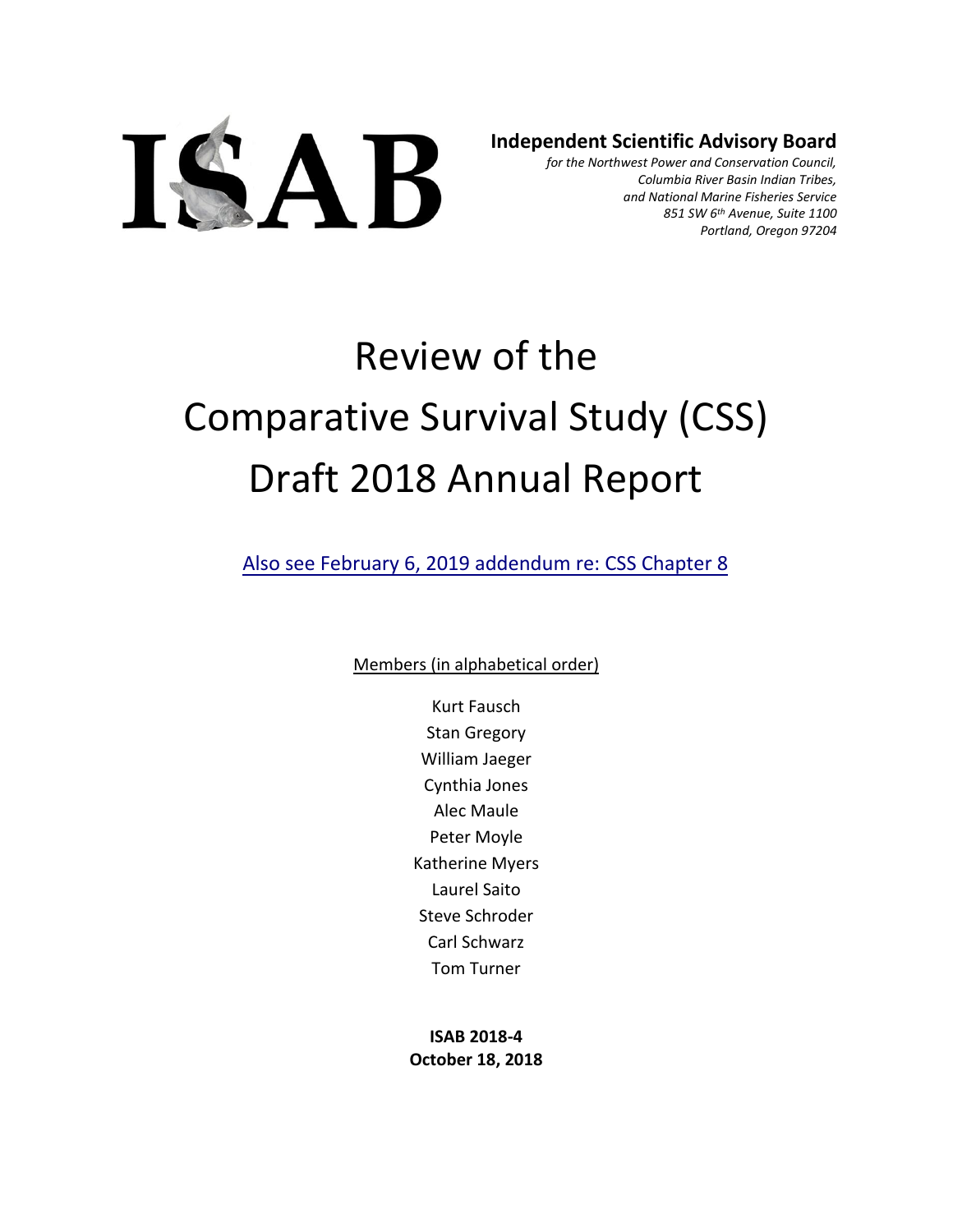## ISAB Review of the Comparative Survival Study (CSS) Draft 2018 Annual Report

## **Contents**

| IV. Comments on New or Updated Analyses in the draft CSS 2018 Annual Report by Chapter 6                                                                                           |
|------------------------------------------------------------------------------------------------------------------------------------------------------------------------------------|
|                                                                                                                                                                                    |
| IV.2. Chapter 2. Life Cycle Evaluation of Upper Columbia Spring Chinook  8                                                                                                         |
| IV.3. Chapter 3. Effects of the in-river environment on juvenile travel time, instantaneous                                                                                        |
|                                                                                                                                                                                    |
| Appendix B: Supporting tables for Chapters 4 and 6 - Annual Overall SARs 15                                                                                                        |
|                                                                                                                                                                                    |
| IV.6. Chapter 6. Estimation of SARS, TIRS and D for Snake River Subyearling Fall Chinook 16                                                                                        |
|                                                                                                                                                                                    |
| IV.8. Chapter 8. PIT tag and coded-wire tag effects on smolt-to-adult rates for Carson                                                                                             |
| IV.9. Chapter 9. Preliminary Development of an approach to estimate daily detection<br>probability and total passage of spring-migrant yearling Chinook salmon at Bonneville Dam24 |
| IV.10. Appendix A: Survivals (SR), SAR, TIR, and D for Snake River Hatchery and Wild                                                                                               |
| IV.11. Appendix G. Snake River Adult Success Rates for Transported and In-river Out-migrants                                                                                       |
|                                                                                                                                                                                    |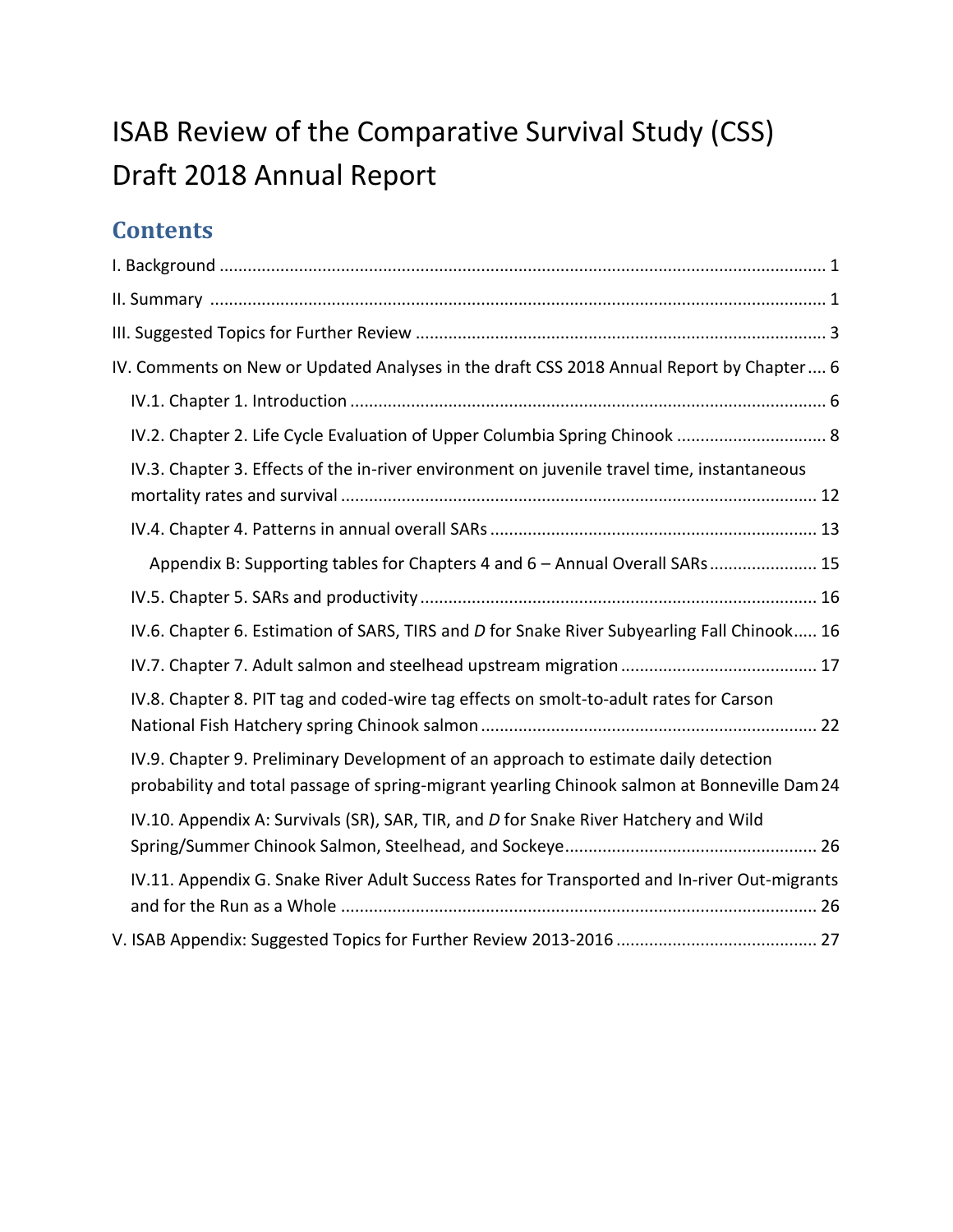## ISAB Review of the Comparative Survival Study (CSS) Draft 2018 Annual Report

## <span id="page-2-0"></span>**I. Background**

The Columbia River Basin Fish and Wildlife Program calls for a regular system of independent and timely science reviews of the [Fish Passage Center's](http://www.fpc.org/) (FPC) analytical products. These reviews include evaluations of the Comparative Survival Study's draft annual reports. The ISAB has reviewed these reports annually beginning eight years ago with the evaluation of the CSS's draft 2010 Annual Report and most recently the draft 2017 Annual Report [\(ISAB 2010-5,](http://www.nwcouncil.org/fw/isab/isab2010-5) [ISAB](http://www.nwcouncil.org/fw/isab/isab2011-5)  [2011-5,](http://www.nwcouncil.org/fw/isab/isab2011-5) [ISAB 2012-7,](http://www.nwcouncil.org/fw/isab/isab2012-7/) [ISAB 2013-4,](http://www.nwcouncil.org/fw/isab/isab2013-4) [ISAB 2014-5,](http://www.nwcouncil.org/fw/isab/isab2014-5) [ISAB 2015-2,](http://www.nwcouncil.org/fw/isab/isab2015-2/) [ISAB 2016-2,](http://www.nwcouncil.org/fw/isab/isab2016-2) [ISAB 2017-2\)](https://www.nwcouncil.org/fish-and-wildlife/fw-independent-advisory-committees/independent-scientific-advisory-board/review-of-comparative-survival-study-draft-2017-annual-report). This ISAB review of the draft 2018 [CSS Annual Report](http://www.fpc.org/documents/CSS/DRAFT2018CSSReport.pdf) is the ISAB's ninth review of CSS annual reports.

## <span id="page-2-1"></span>**II. Summary**

This ISAB review begins with an overview of the latest report's findings (this section). It moves on to suggested topics for further CSS review (Section III) and then general comments and specific editorial comments on each chapter of the draft 2018 CSS Annual Report (Section IV).

The annual CSS report is a mature product, typically including only updates with the latest year of data and expansion of analyses as more data are acquired. Many of the methods have been reviewed in previous ISAB reports and so now receive only a cursory examination. As more data are acquired, new patterns and questions arise on the interpretation of the results—this is now the primary focus of our reviews. The ISAB appreciates the CSS's detailed responses to suggestions provided in previous reviews, and we do not expect the CSS to necessarily respond immediately to new requests for further analyses—see the [CSS response](http://www.fpc.org/documents/CSS/CSS_2017_Final_ver1-1.pdf) (Appendix J) to the ISAB's 2017 review.

Chapter 2 (Life-cycle modeling) uses life-cycle modeling for a new system—Upper Columbia spring Chinook populations from the Wenatchee and Methow populations, which migrate above McNary Dam past an additional three and five public utility district (PUD) projects respectively. A state-space formulation is now used (rather than the likelihood framework of previous models) to account for and separate process variation (time-specific effects) and measurement error (e.g., from sampling). Few of the dams upstream of McNary have PIT-tag detection arrays installed, and so there is little direct information on dam-reservoir survival for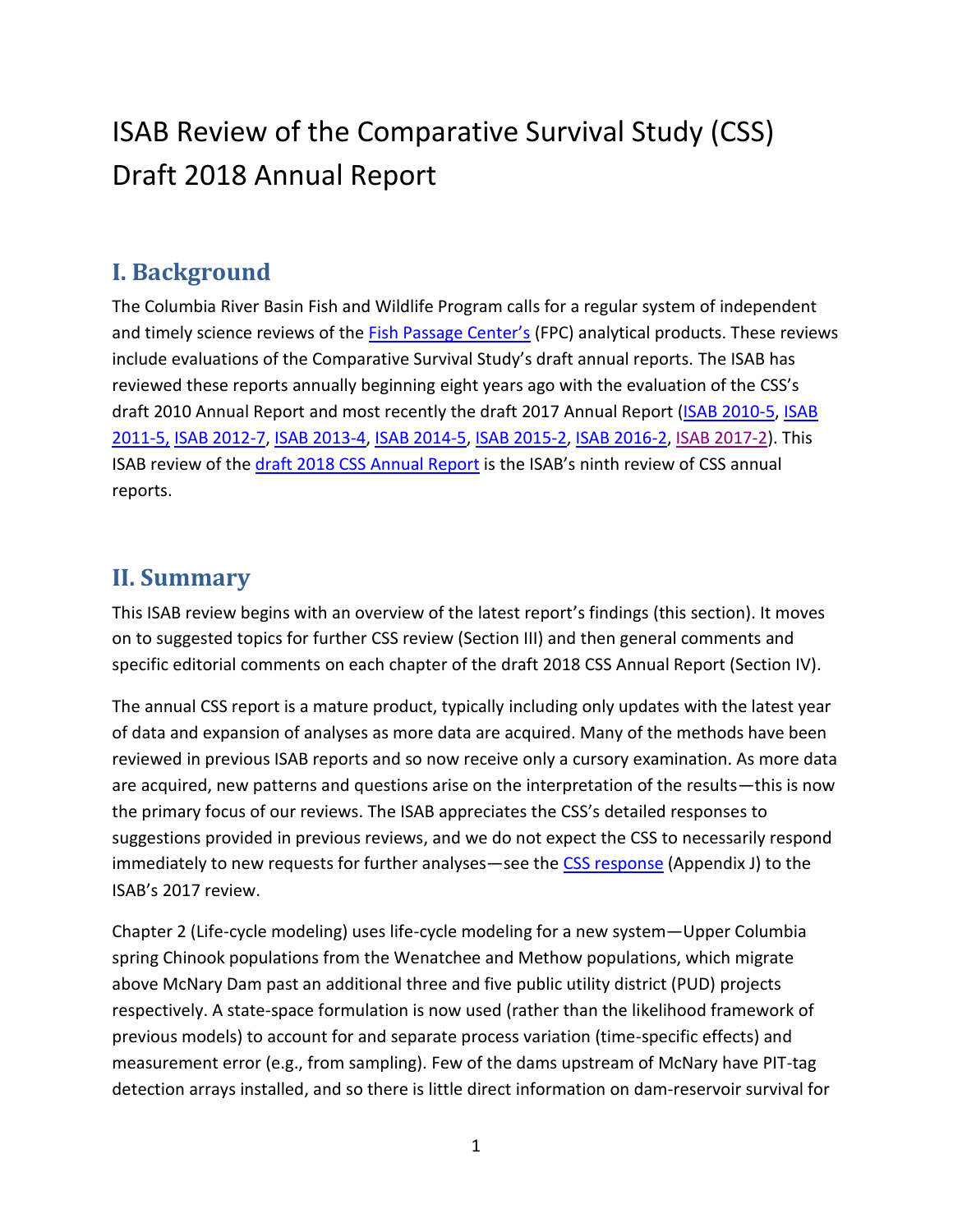the dams upstream of McNary. Two power-house contact indices (upper and lower river) are used to measure the exposure of the juveniles to the power houses. No evidence was found for an effect of the power house contact index upstream of McNary because of low contrast in spill upstream of this dam. Because this is the first year of development for this model, further extensions and estimates of impacts of hydrosystem modifications are proposed but not yet implemented. The ISAB looks forward to seeing more work on this model in future years.

Chapters 3 (Effect of the in-river environment on juvenile travel time and survival), 4 (Patterns in SARs), 5 (SARs and productivity), and 6 (SARs for Snake River subyearling Chinook) are updates from previous years. The ISAB is concerned that the overall pattern of low SARs of Upper Columbia and Snake River spring/summer Chinook and steelhead in 2015-2016, as shown In Chapter 4, is likely to continue, particularly in light of the apparently poor early ocean survival of juvenile salmon in 2017 and unprecedented ocean conditions in 2018 in the Northern California Current and Gulf of Alaska. The ISAB appreciates that the CSS's continuing analyses have responded to past annual ISAB reviews, and we agree with CSS that these analyses provide a sound basis for developing quantitative planning objectives.

Chapter 7 (CSS adult success) is a revision of the corresponding chapter from last year that looks at the relationship between survival of adults upstream of Bonneville and travel time, temperature, and arrival date. A Bayesian imputation method is used to account for the fact that travel time is, by definition, not available for fish that are not detected at the last upstream dam. The analysis seems to be well formulated and executed. However, information about the distribution of the latent travel times is very indirect, and so the primary concern that the ISAB has is with the sensitivity of the results to a different choice of latent distributions for travel times.

Chapter 8 (PIT-tag and coded-wire-tag effects on estimates of survival and SARs) reports on an experiment to investigate effects of different types of tags on various estimates of the population processes. Several different Cormack-Jolly-Seber models are used to estimate the various parameters. Unfortunately, lower than expected returns implies that the power to detect effects has been reduced compared to original plans. Given the reduced sample sizes, it was not surprising there was no evidence of an effect of tag-type on apparent survival or SARs. There was evidence for a decrease in PIT-tag retention over time once the adult fish entered the holding tanks. The ISAB is concerned about the effects of heterogeneity in overall survival when age 3, 4, and 5-year-old adult fish are pooled in the analysis, and some potential impacts of over-dispersion on the results.

Chapter 9 reports on development of methodology to estimate the detection probability (and abundance) of smolts passing Bonneville Dam. A variant of the Shafer (1951) stratified-Petersen model is used. This work is preliminary, and the chapter could be improved by making it more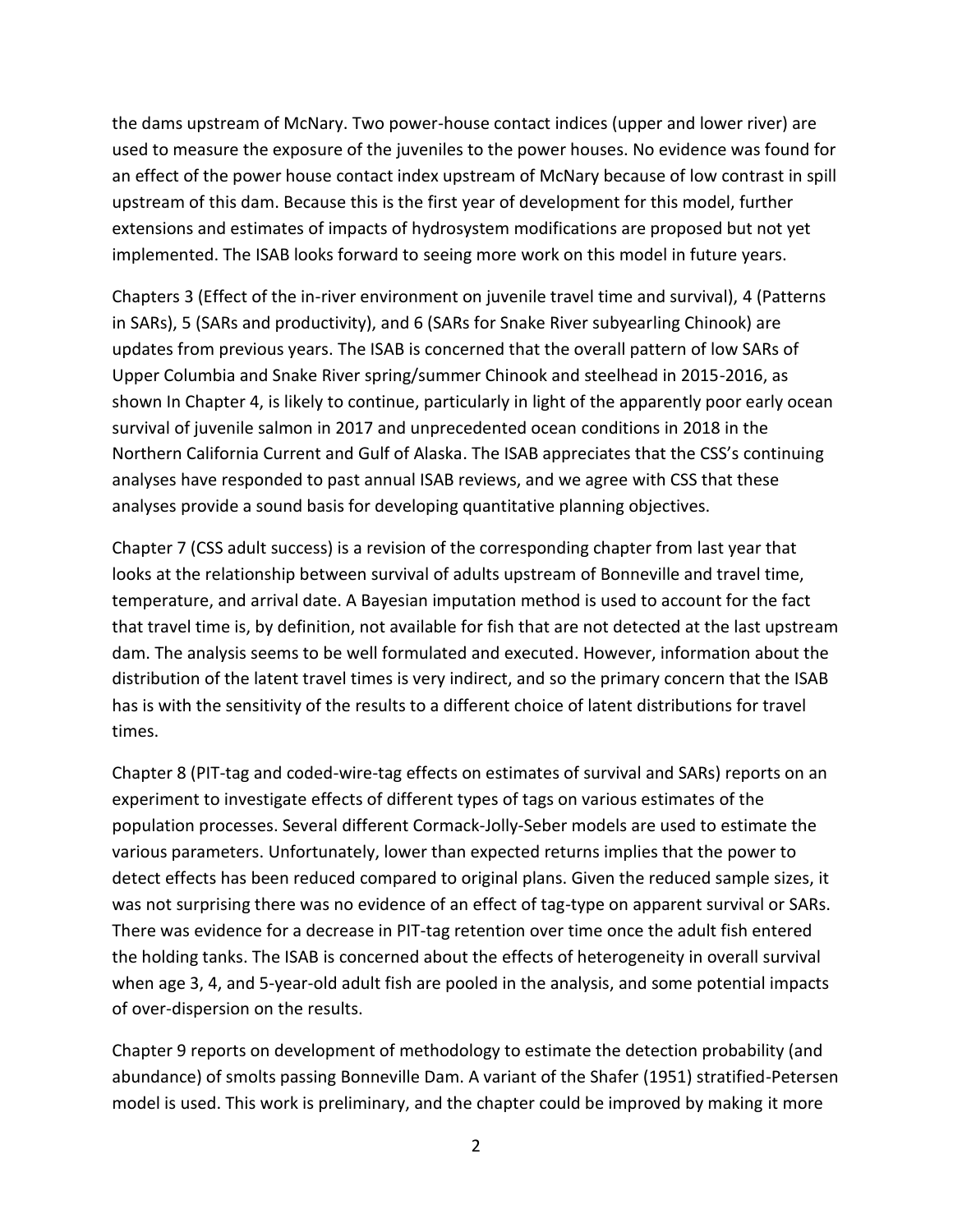self-contained with definition of parameters and statistics, a more formal development of the statistical model, and incorporation of more information from smolts released/detected upstream of Bonneville Dam.

## <span id="page-4-0"></span>**III. Suggested Topics for Further Review**

The latest CSS report incorporates many of our past suggestions. For example, the life-cycle models have been extended to more populations and the effect of tag-type (i.e., PIT vs CWT) on SARs and estimates of survival are now being investigated (2016 #4; see Section V below). As noted above, the ISAB appreciates the CSS's effort to respond to our past queries.

Some of the past recommendations from the ISAB appear to be beyond the current scope of the CSS (see several from 2017) but will become increasingly important in the future. Some of our earlier and current recommendations may seem repetitive and unachievable within a year to inform the next report, but they deserve some advance planning as these issues will become much more pressing in the future. In particular, if there are data gaps, these gaps should be identified for potential new data collection procedures. When life-cycle models are modified, the modification should be flexible enough to incorporate these issues. This is reflected in our recommendations for future work below.

In 2018, we recommend the following topics for future reports:

- 1. The ISAB previously recommended that combined and interactive effects of populations be studied (2016 #3; 2017 #2). This recommendation is still applicable to the life-cycle models for the Wenatchee and Entiat populations. Currently, the populations from the two rivers are analyzed separately. The CSS indicates in Chapter 2 that they are considering a single model for both populations. This would allow sharing of information between the two populations (e.g., on detection probabilities) but also then allows modelling interactions. Given that there are only two populations modelled, this seems to be a logical place to start with a combined population model.
- 2. Chapter 2 should be extended to investigate potential benefits on survival of management actions on the hydrosystem, such as spill modifications, as has been done in previous CSS reports. The CSS indicates in their report that it is under active investigation. We look forward to the results.
- 3. The ISAB recommends expansion of ocean survival estimates to additional salmon and steelhead populations with sufficient data, and collaboration between CSS and NOAA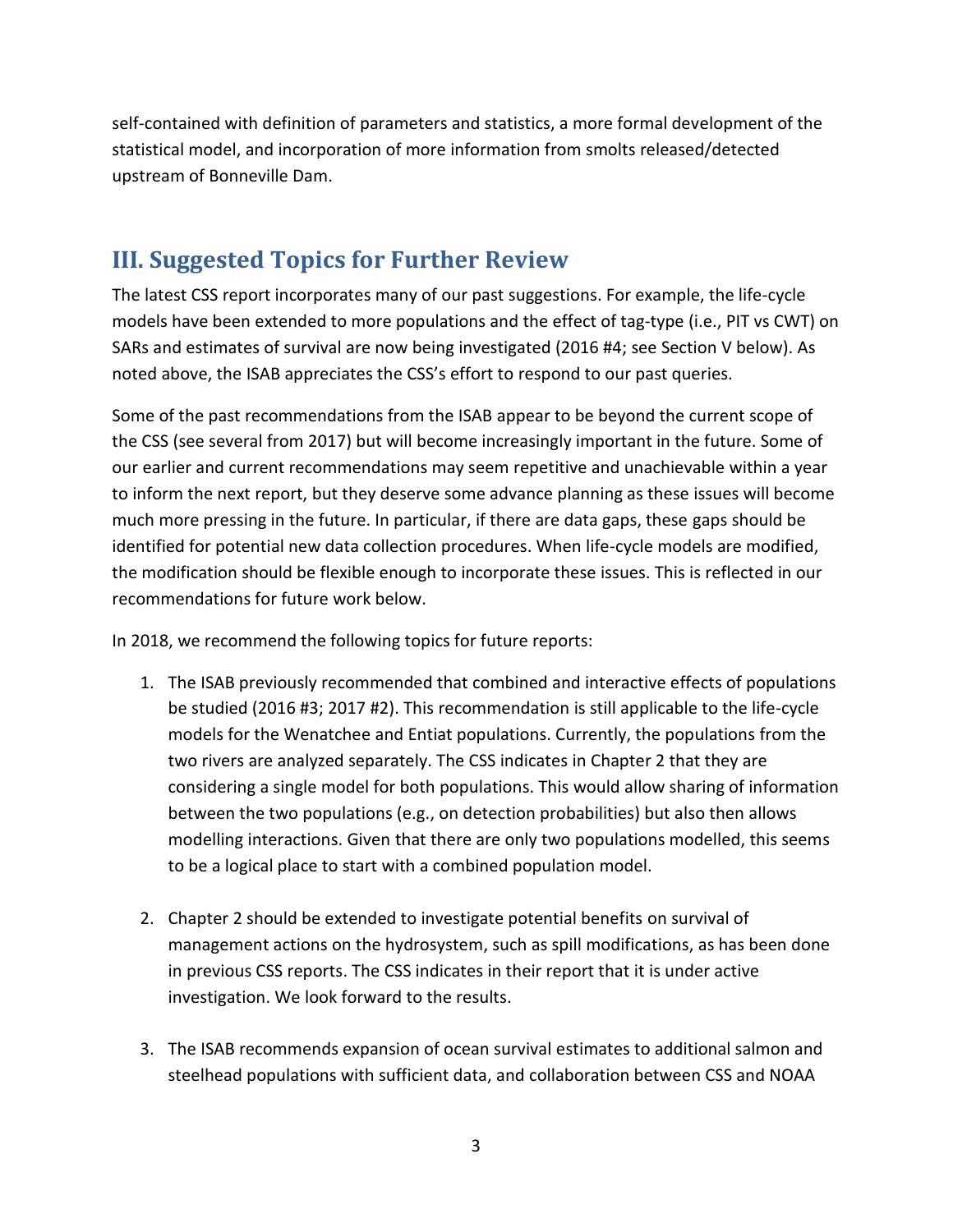investigators (Project 199801400, Ocean Survival of Salmonids) to address relevant questions about salmon ocean survival in an adaptive management framework.

- 4. Add information on mini-jacking. The ISAB/ISRP reviewed several studies that showed an increase in mini-jacking over time. Is the current CSS system able to track this? This shift in the age-distribution of returning fish has serious implications on estimates of SARs. Has this been incorporated in the current analyses?
- 5. Chapter 8 is an important chapter because PIT-tagging is used throughout the Basin. A more in-depth treatment is warranted for Chapter 8 including a discussion of how the results compare to those of Knudsen et al. (2009). Also, Knudsen et al. (2009) report reduced growth in adults that were PIT-tagged as juveniles. Why is such a comparison not included in this study? We assume that the hatchery has data that allow for a similar comparison. The major problem with these studies is that very large sample sizes are required and, consequently, no one study is likely to give definitive results. It would be an opportune time to do a meta-analysis of the many different studies that have looked at this issue to help guide managers on this important topic.
- 6. Chapter 9 is important because estimates of abundance are needed when investigating compensatory and interactive effects among stocks. The authors estimated the probability of detection at Bonneville Dam which forms the basis of the estimator for abundance. A similar approach may be applicable for each dam in the hydrosystem. The feasibility of extending the analysis to the other dams should be explored.

In 2017, we recommended the following topics (italicized) for future reports [\(ISAB 2017-2,](https://www.nwcouncil.org/fish-and-wildlife/fw-independent-advisory-committees/independent-scientific-advisory-board/review-of-comparative-survival-study-draft-2017-annual-report) pages 2-5). After each recommendation we summarize the current status of the work to address them:

1. *Modeling flow, spill, and dam breach scenarios is very useful for policy makers. Consequently, it is important that all assumptions be clearly stated and that the results are robust to these assumptions. For example, rather than using a single year to represent future flow conditions, variable flow conditions should be used to study the impact of flow/spill modifications under future climate change and examine correlations between Pacific Decadal Oscillations (PDOs) and flows. What assumptions are being made about in-river predation under dam breach scenarios? What assumptions are being made about harvest under dam breach scenarios? Why are there discrepancies between the results of the Life-Cycle Model (Chapter 2) and the COMPASS model (refer to #4 in 2016)? The same scenarios should be run through both models and discrepancies resolved.*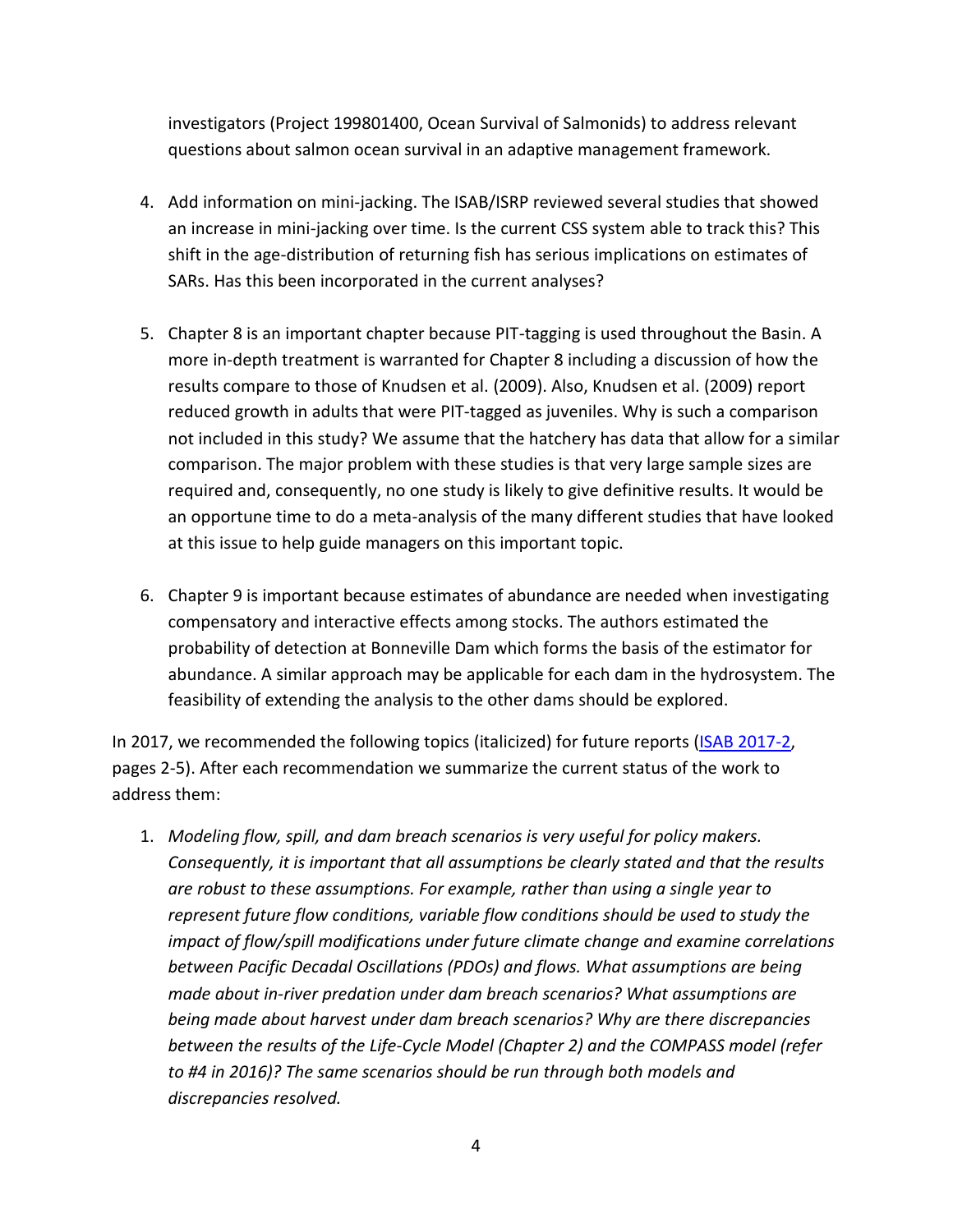This analysis is pending for the new life-cycle model in the new Chapter 2.

2. *Include other important processes in the life-cycle models. In the current CSS analyses, each modeled population does not interact with other modeled populations as they migrate through the hydrosystem. Interactions among the various populations, including compensatory responses, are important and whenever possible should be folded into future modeling efforts, particularly if restoration actions increase the abundance of outmigrants.*

This is still applicable to the life-cycle models for the Wenatchee and Entiat populations. Currently, the two populations are analyzed separately. The CSS indicates that they are considering a single model for both populations. This would allow sharing of information between the two populations (e.g. on detection probabilities) and also allows modelling interactions. Given that there are only two populations, it seems logical to develop a combined population model.

Similarly, there has been a great deal of interest in the impact of predator control programs on salmon returns, especially northern pikeminnow, birds, and pinnipeds. Are these programs effective? Are there compensatory responses?

Is there evidence in the existing data about either issue? What type of data would be needed to address these issues and include them in the life-cycle models? This recommendation builds upon our previous recommendations (#1 in 2015; #3 in 2016).

The CSS responded that data availability is a key issue in attacking this problem. They will continue to monitor for the availability of suitable data.

3. *There appear to be sufficient data to try to elucidate reasons for shifts in the age distribution of returning spring/summer Chinook (# 5 in 2016). We suggest doing so.*

This is still pending.

4. *The graphical analysis of the impact of TDG could be improved using direct modeling to deal with potential confounding effects of spill, flow, TDG, and temperature.*

The CSS added a more formal model of these effects in their revision to the 2017 CSS report in response to our comments.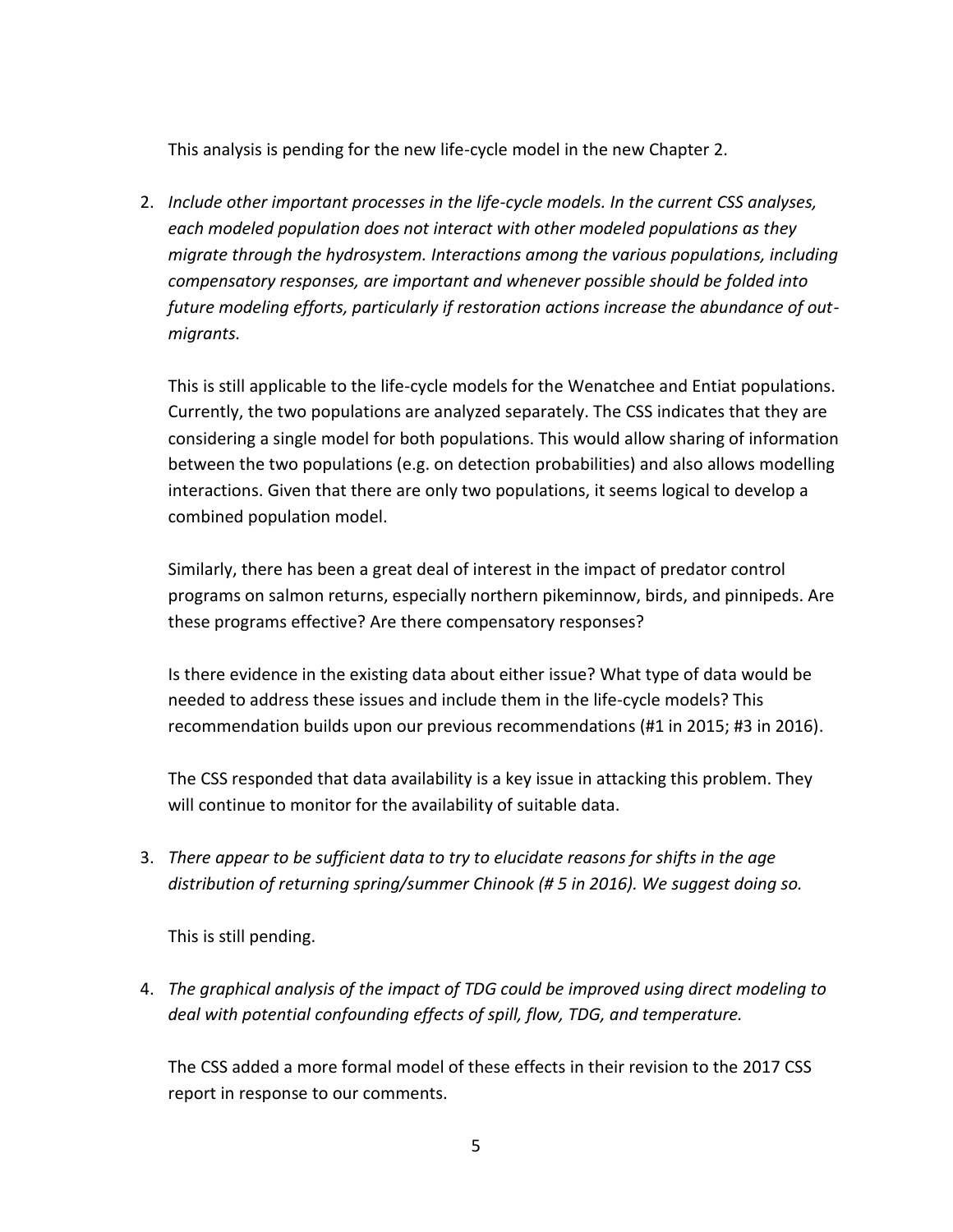5. *The (new) modeling of adult survival upstream of Bonneville Dam should be continued and improved to identify the limiting factors to adult returns. Once these factors are identified, are there modifications to the hydrosystem operations that could mitigate some of the factors?*

The current CSS continues development of this model.

6. *The CSS report is a mature product and the authors are very familiar with the key assumptions made and the impact of violating the assumptions. These should be collected together in a table for each chapter to make it clearer to the readers of the report.*

This has been partially addressed but more work is needed to make it clear to readers the critical assumptions what impacts those assumptions could have on the results.

In Section V below are the lists of topics we recommended in our reviews from 2013-2016. As noted above, many of our recommendations were incorporated in subsequent CSS analyses and reports, and some recommendations require advance planning and coordination with other entities.

## <span id="page-7-0"></span>**IV. Comments on New or Updated Analyses in the draft CSS 2018 Annual Report by Chapter**

#### <span id="page-7-1"></span>**IV.1. Chapter 1. Introduction**

Chapter 1 is well written overall and is basically identical to previous years. This chapter forms the basis for the entire report, so careful definitions of tagged and release groups are critical so that readers new to the work have a clear understanding of the analyses and results that follow.

#### **Editorial comments**

p. 1. Last year's report included data for SARs of Snake River wild fall Chinook for 2006-2011, but these were not included in this year's report. Why were they removed?

p. 1 and 15, and perhaps elsewhere. The terms 2-salt, 3-salt returns, and the like may be confusing. Will all readers understand the meaning of these terms?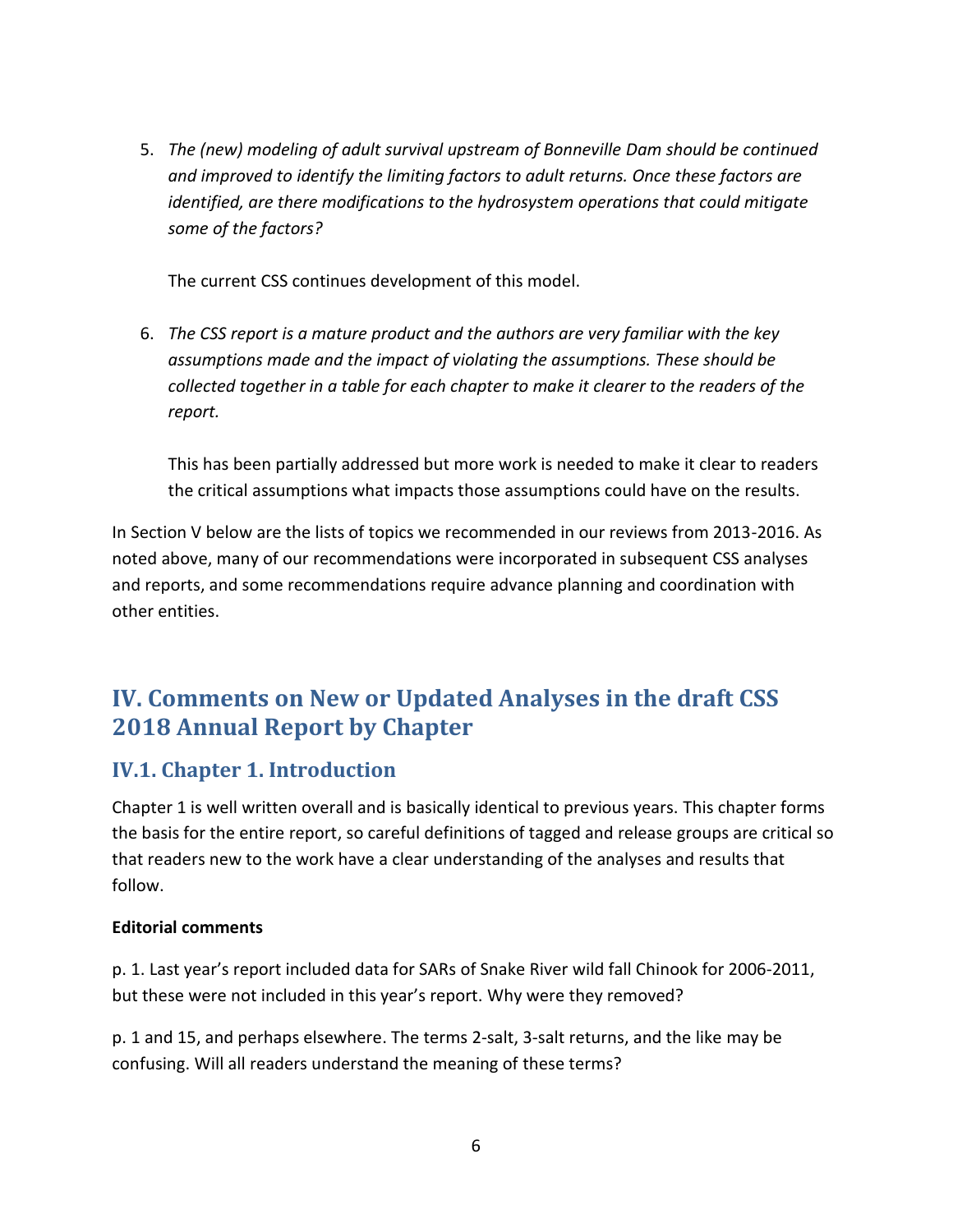p. 11, first sentence of first full paragraph. The wording is confusing. Perhaps "…from smolts passing downstream of BON to adults returning back to LGR…"

p. 12, top paragraph continuing from the previous page. The description of tagged groups is quite confusing. They cannot be understood sufficiently to read further without reading Appendix A, which is not ideal. A more logical outline and flow might be:

1. PIT-tagged smolts are preassigned randomly to be either transported (T) or returned to the river (R) - [Note: we suggest avoiding use of "monitor-mode" unless this is critical because it is not intuitive and neither word relates directly to the study]

2. Most untagged smolts were transported, so Group T reflects the experience of these fish.

3. PIT-tagged fish are either bypassed, if transportation is not occurring, or routed according to their pre-assigned grouping (T=transported; R=returned to river) when transportation is occurring.

p. 12, next paragraph (first full paragraph), 4<sup>th</sup> sentence. This is also unclear. Were smolts not transported when detected in a bypass system because transportation was not occurring at that time?

p. 13, line 8. A minor point is that "tractable" is statistical jargon, and the meaning may be unclear to some. Perhaps "…can be calculated..." would be clearer.

Table 1.3. It would be best to also define RIS for readers who don't know the meaning.

Figure 1.6 caption. It is unclear how the proportion transported was calculated for the years 2007-2016, given that only <2006 and 2017 are addressed.

p.19. Figure 1.6. Bottom panel has "Proportion transported" in title, but the values are "Percent transported." Make this consistent.

p. 20-21. Chinook and River are proper nouns in certain places and need capitalization.

p. 21. Chapter 8 appears to have been omitted in the review of content of the chapters so that Chapter 9 is referred to as Chapter 8.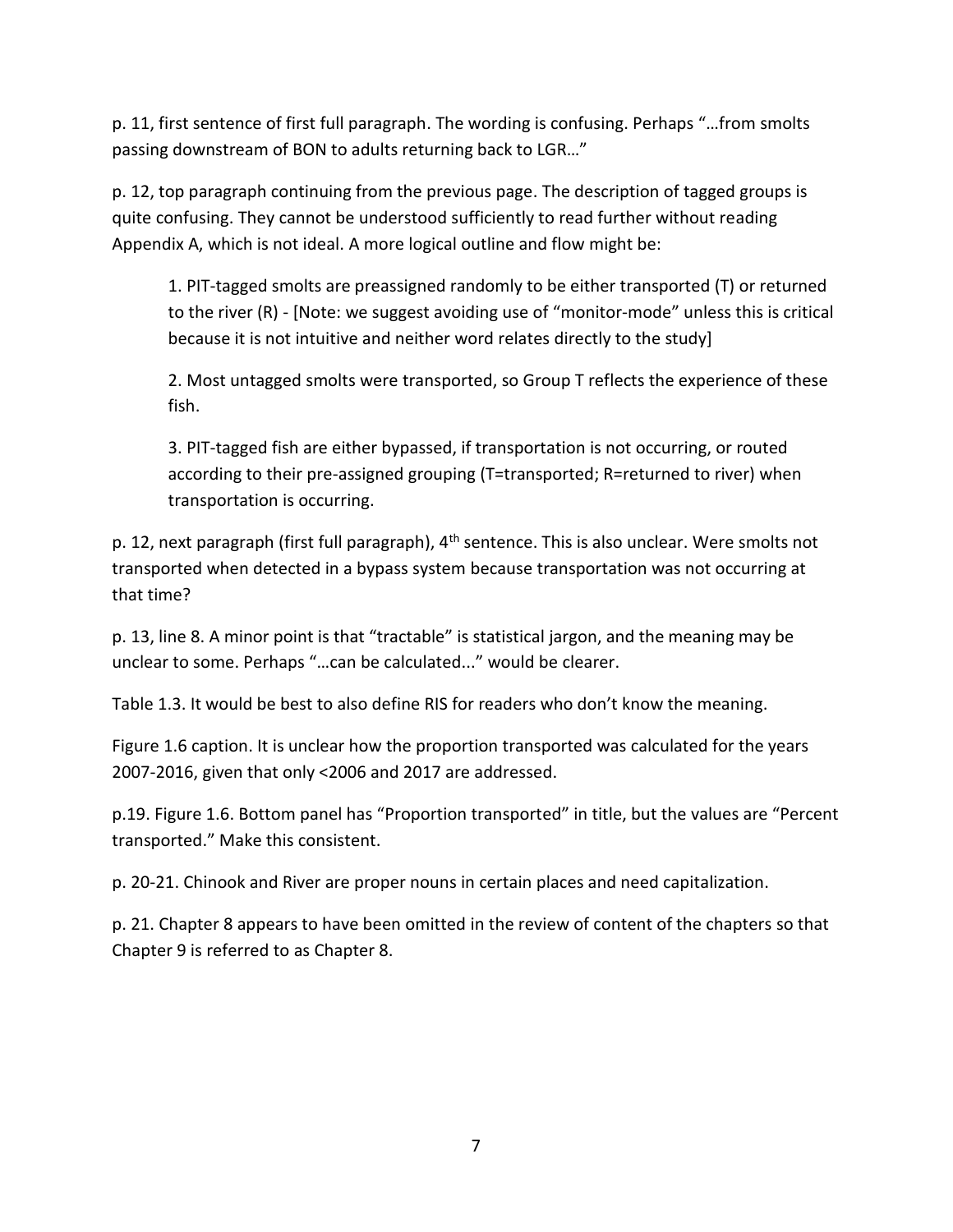## <span id="page-9-0"></span>**IV.2. Chapter 2. Life Cycle Evaluation of Upper Columbia Spring Chinook**

Chapter 2 is well written, and the methods are clearly presented. The model is similar to lifecycle models in previous reports and the analysis of the Snake River and Grande Ronde basins in the *Interior Columbia Basin Life-Cycle Modeling Report* from NOAA in 2017. It now represents the Wenatchee and Methow populations as a state-space Bayesian model. Productivity and survival through the hydrosystem are represented separately in this model and are then combined for the ocean phase of their life histories. Standard techniques are used (i.e., Markov Chain Monte Carlo [MCMC] simulation and Bayesian approaches). The model development is limited by the quality of the PIT-tag detections and smolt trap data in the upper Columbia River and the paucity of ocean survival data. Overall, this is a solid approach that does a good job with limited data. A comparison of the results from those from the Snake River models would be useful, e.g. compare dam-reservoir survivals in parts of the hydrosystem common to both population models.

#### **Specific comments**

Equations [2.1] to [2.3] have a stochastic component that the CSS often calls "observation error," but this terminology is misleading. Equation [2.1] is a prediction for the (latent or hidden) state variable for the actual number of smolts produced. Then, Equation [2.17) relates the observed smolt count to the actual underlying smolts produced with another stochastic term. The latter is more properly an "observation error" while the former is a "process error" representing year-specific (hidden) effects.

Equation [2.2] has a stochastic component which is called "measurement error." But again, this is a process-error (year-specific effect) because no actual measurements of juveniles surviving the trap to McNary are taken. The same is true for Equation [2.3].

Equations [2.20] to [2.22] use a log-normal distribution on the empirical survival probabilities based on the mean = log(observed survival probabilities). This could lead to survival probabilities that are greater than 1. Perhaps a normal distribution on the logit(survival probabilities) would be better?

In Figures 2.3 and 2.4, the models seem to have difficulty predicting age-3 recruits in late 1960s, but not the age-4 and age-5 recruits. Why? This seems odd given that there is a separate  $s_{1,t}$ term for each year that should have compensated for year-specific effects in predicting the age-3 recruits?

p. 30. Something appears to be missing in Equation [2.8]. An autocorrelation term usually has this year's stochastic component plus the correlation with the previous stochastic error.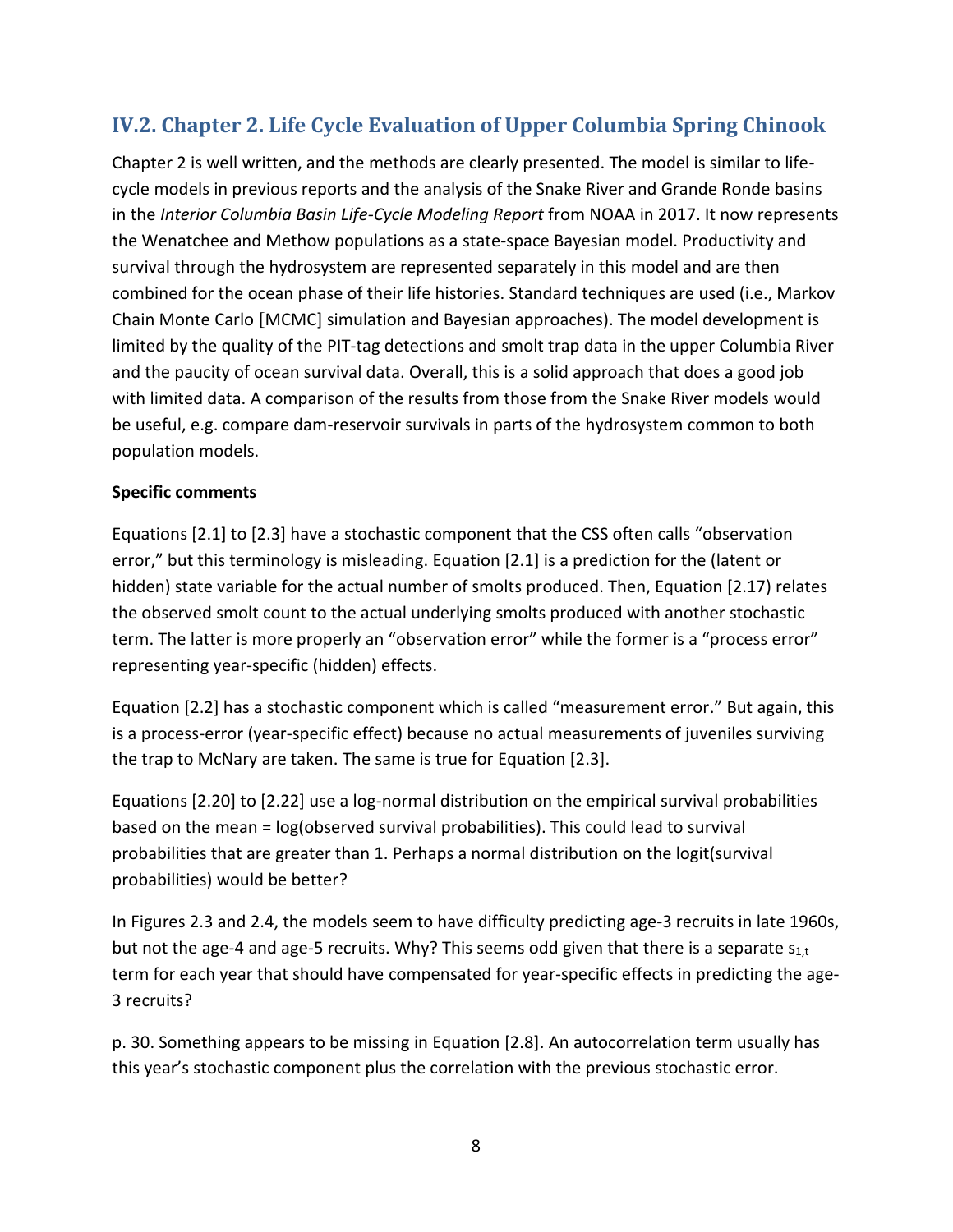The data for the Wenatchee and Methow populations both fit the Ricker stock-recruitment model poorly. The discussion should describe possible causes for the lack of fit.

#### **Minor comments**

p. 24. Provide explanation of the term "gravel-to-gravel."

p. 24. Provide explanation of "the effect of spill to total dissolved gas" for readers not familiar with the relationship.

p. 25. The acronym PITPH would be more intuitive if preceded by "PIT tag powerhouse passage index (PITPH)…"

p. 26. In the second full paragraph, define conversion rate for those who may not know the meaning of this technical jargon.

p. 28. The Methods section is a nice simple description of the basics of MCMC simulation in a Bayesian analysis for many readers not versed in Bayesian statistics.

p. 31. Is there any rationale for selecting the ranges of the coefficients described in the paragraph after Equation 2.22? Are these default ranges?

p. 32. Why not use a uniform (0,1) for the prior for rho directly?

p. 32 and elsewhere. "95% confidence intervals" should be "95% credible intervals."

p. 32. "… sampled the chain 10,000 times to obtain posterior density estimates." Is this thinning?

p. 33. "A positive smolt prediction bias can be seen in the Wenatchee smolt relationship, where a negative prediction bias is seen in the Methow model fit." The positive bias for Wenatchee is evident, but the negative bias for Methow is difficult to discern. Please describe how this can be seen.

p. 34. Why are observed values of SAR not included in the lower right plot?

p. 35. "… show no variation over the time-period" is likely a consequence of the small variation in UPH shown in Figures 2.1 for the upper dams.

p. 33. For the results, it would be useful to at least refer to Figure 2.1 or even move Figure 2.1 adjacent to Figures 2.2 and 2.3 to make some of the results statements easier to follow. The same attribution to appropriate figures and tables would make the Discussion section clearer.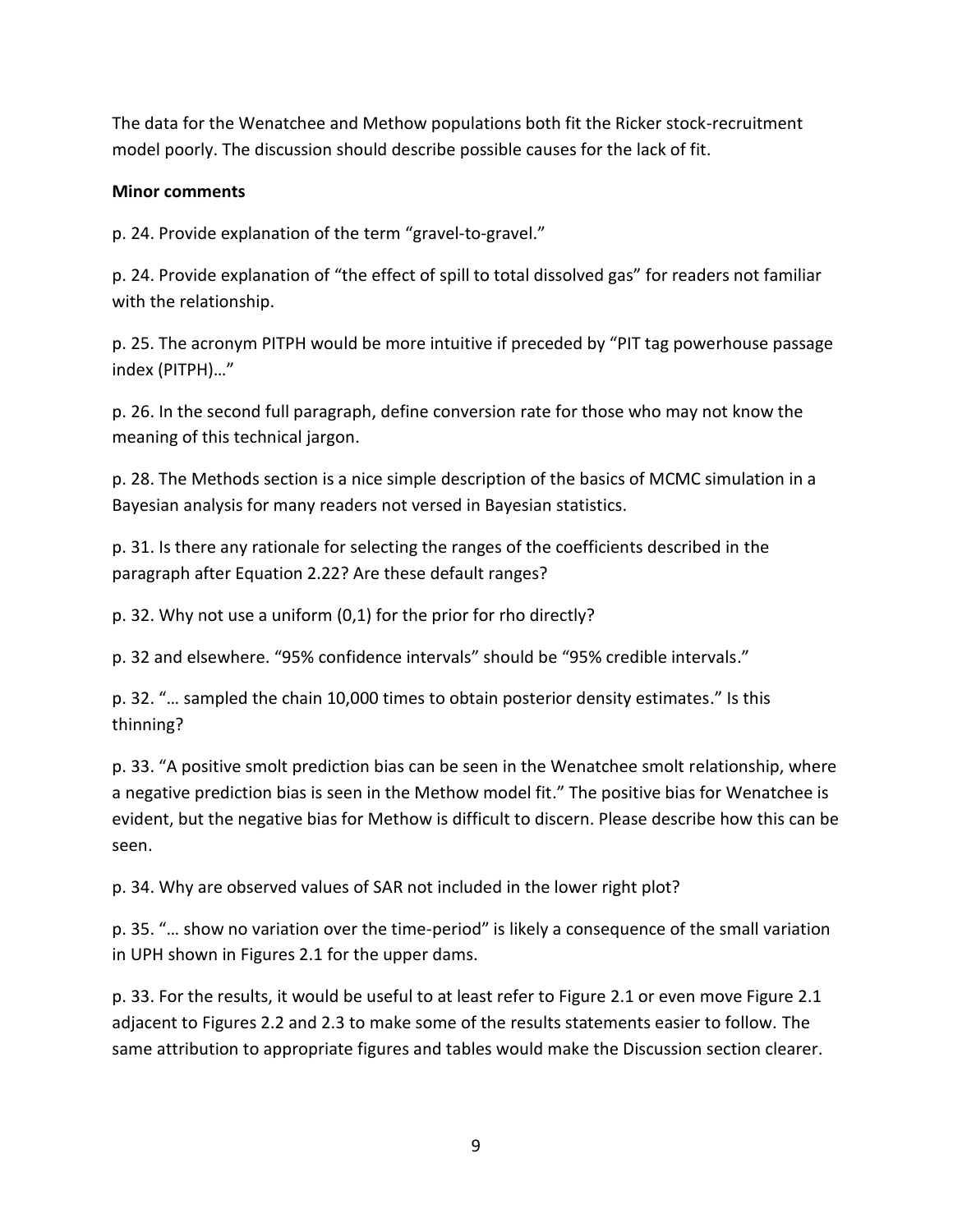p.43. Explain what is meant by the phrase "… owing to confounding in stage abundance and survival uncertainties."

#### **Editorial comments**

The term "rate" commonly is used to express change per a unit time. This is often not the case in the text and using the term "probability" would be better (e.g., adult conversion probability; juvenile hydrosystem survival probability, etc.).

p. 24. Second paragraph. It is unclear if this paragraph was about the Snake River populations. It seemed like it must be because of the last sentence, but it would be helpful to clarify earlier.

p. 24. "Using statistically validate models…" should be "Using statistically validated models…."

p. 24. In the third paragraph, "river" should be capitalized.

p. 24. Insert "the" between "given nature."

p. 25. In the first incomplete paragraph, spell out "upper C" model

p. 25. In the first full paragraph, grammar in the fourth sentence is incorrect.

p. 25. In the last paragraph, perhaps reword as "…by subtracting the sum of all fractions of water spilled at each dam from the total number of dams..."

p. 26. The last sentence in the first partial paragraph is not related to the rest of the paragraph (spill and dam passage).

p. 26. In the last paragraph, hyphenate "four-year old and five-year olds." Also, the term "average conversion rate net of harvest" is unclear.

p. 27. Table 2.1. Should the lower case "b" instead be a capital beta to conform to the Ricker equation?

p. 29. Definition of lambda is not consistent. On page 29, it is defined as the "Adult migration conversion rate"; on page 31 it is defined as the upriver survival rate.

p.29. The term "prediction error" is used for R\_t, but on page 30 following equation 2.8, it is called "process error."

p. 30. "fish that return to spawn at five years of age" should be "fish that return to spawn at four years of age."

p. 31. In the paragraph after Equation 2.11,  $H_t$  is described as being hatchery fish, but in Table 2.1,  $H_t$  is described as harvest. Is  $H_t$  a measured parameter?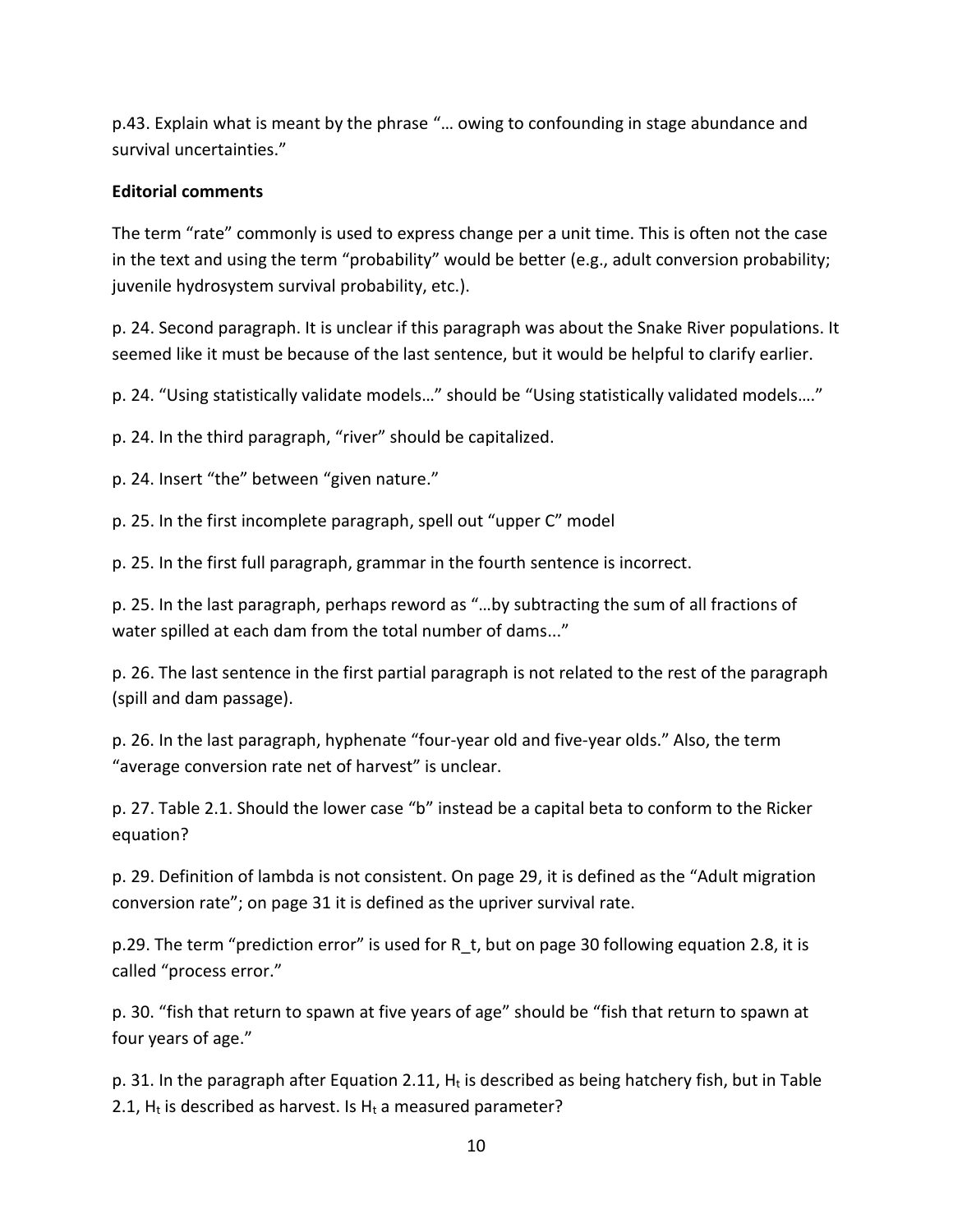p. 32. "… the process error term." This appears to be an observation error and not a process error. Change to "observation error" as in the other equations on this page.

p. 32. The damma () prior is not an "uninformative prior" in the technical sense. it would be better to use the term "diffuse prior."

p. 32 "The tau are inversely proportional … statistical relationships … with JAGS." This repeats what is said at the top of the page but changes "statistical relationships" to "express variability in the normal and log-normal distribution in many Bayesian statistical packages."

p. 32 "dnorm (0, 1000)" is likely "dnorm (0, .001)."

p. 33. Use decimal number for the estimates of early ocean survival (i.e., 0.05 to 0.20 rather than 5-20%) to be consistent with the Upper/Lower Columbia hydrosystem survival probabilities immediately above this sentence.

p. 33 "... of 2 year old recruits, but also a slightly negative bias for 1 and 3 year old recruits." This should likely read 4, 3, and 5 year-old recruits respectively.

p. 34. Explain the dots in the upper frame of Figure 2.2. They apparently are observed values.

p. 34. The fourth sentence in the captions for Figures 2.2 and 2.3 is confusing. "Lower right panel shows the median (line) predicted SAR as measured from smolt detection …" The term "measured" is incorrect if it is predicted.

p. 40. Convert to proper decimal notation or proper scientific notation rather than computer output.

p. 41. Provide references to figures and tables to support the points in the Discussion.

p. 41. "the estimated distributions are similar." This is presumably a comparison between the two basins. This comparison is difficult to make because the scales differ in the two plots (see next comment). The distribution of  $\sigma_s$  from that of the other variance components also looks different once the scales are adjusted.

p. 41. Use the same scale for the comparable plots between Wenatchee and Methow posterior plots to make the comparison between the two systems easier.

p. 41. "survival ffis not accurate..." Change to "survival ff is not accurate..."

p. 43. In sixth sentence of the second full paragraph, is the suggestion that later entry "predicts" shorter travel time referring to a model or an observed relationship? Provide references to support this.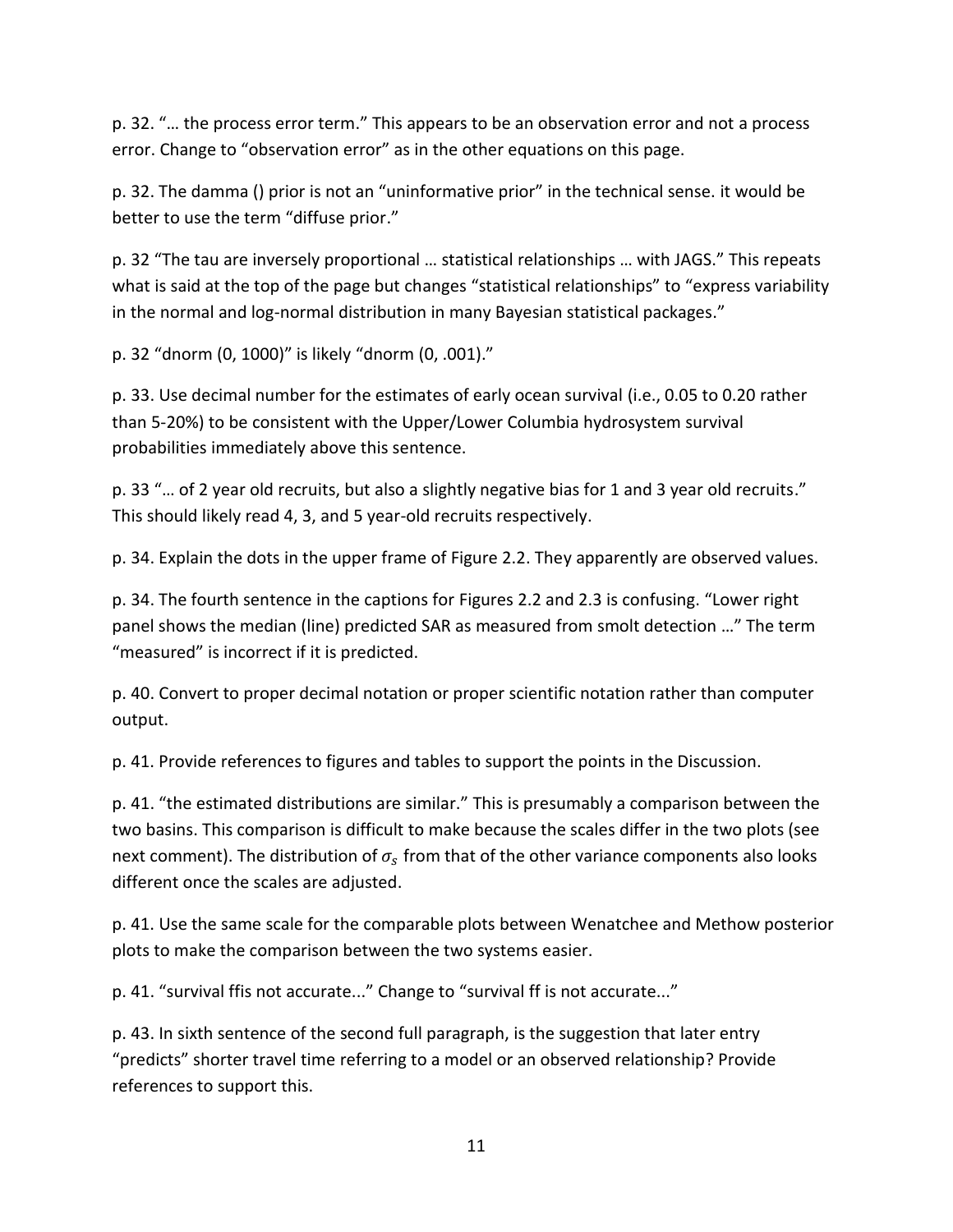p. 43. Four lines from bottom, the term "increase" is missing.

p. 44. The differences between the Wenatchee and Methow migration survivals might be realistic and therefore do not need to be resolved. This should be discussed. (Note typo on "resolved" in this sentence.)

p. 44. In the second sentence of the last paragraph, add "the notion" before "that changes to hydrosystem operations."

p. 45. The last paragraph discusses findings about the effects of PDO and upwelling on survival, but there is no analysis of this relationship in the chapter. Should this sentence be deleted?

## <span id="page-13-0"></span>**IV.3. Chapter 3. Effects of the in-river environment on juvenile travel time, instantaneous mortality rates and survival**

Chapter 3 is an annual update of previous versions of this chapter. The chapter is well written, and the analysis is understandable for technical audiences. The addition of a conclusions section was helpful. The chapter is appropriate for a scientific audience, but it is complicated and uses a lot of technical jargon. A simpler, more easily understood version might be useful for decision makers and the public for future reports

#### **Minor comments**

p. 60. In the last sentence, an r-squared value of 0.34 does not indicate that a high degree of the variation in mean FTT of RIS+MCN sockeye was captured.

p. 62. In the first sentence of second paragraph, we question that there was generally high accuracy for survival shown in Table 3.4. R-squared values of 0.13 and 0.19 are not that high. Also, r-squared is only one measure of representativeness; it does not capture bias or deviation from the mean.

p. 62. In the last paragraph, the wording about "generating predictions of fish travel time, instantaneous mortality rates, and survival probabilities that would have been expected for sockeye in 2015 through 2017 (Figures 3.2-3.4)" is confusing. Are the open circles in Figures 3.2- 3.4 for those years on the sockeye panels the "generated predictions"? If so, use a different symbol or notation so that they don't look just like the other open circles on those panels. We assume this text is explaining why there is so much difference between the "estimates" and "predicted" sockeye results shown in those panels, but it is difficult to see what is being referred to in Figures 3.2-3.4. If this text is not explaining those differences, the discussion should describe those differences.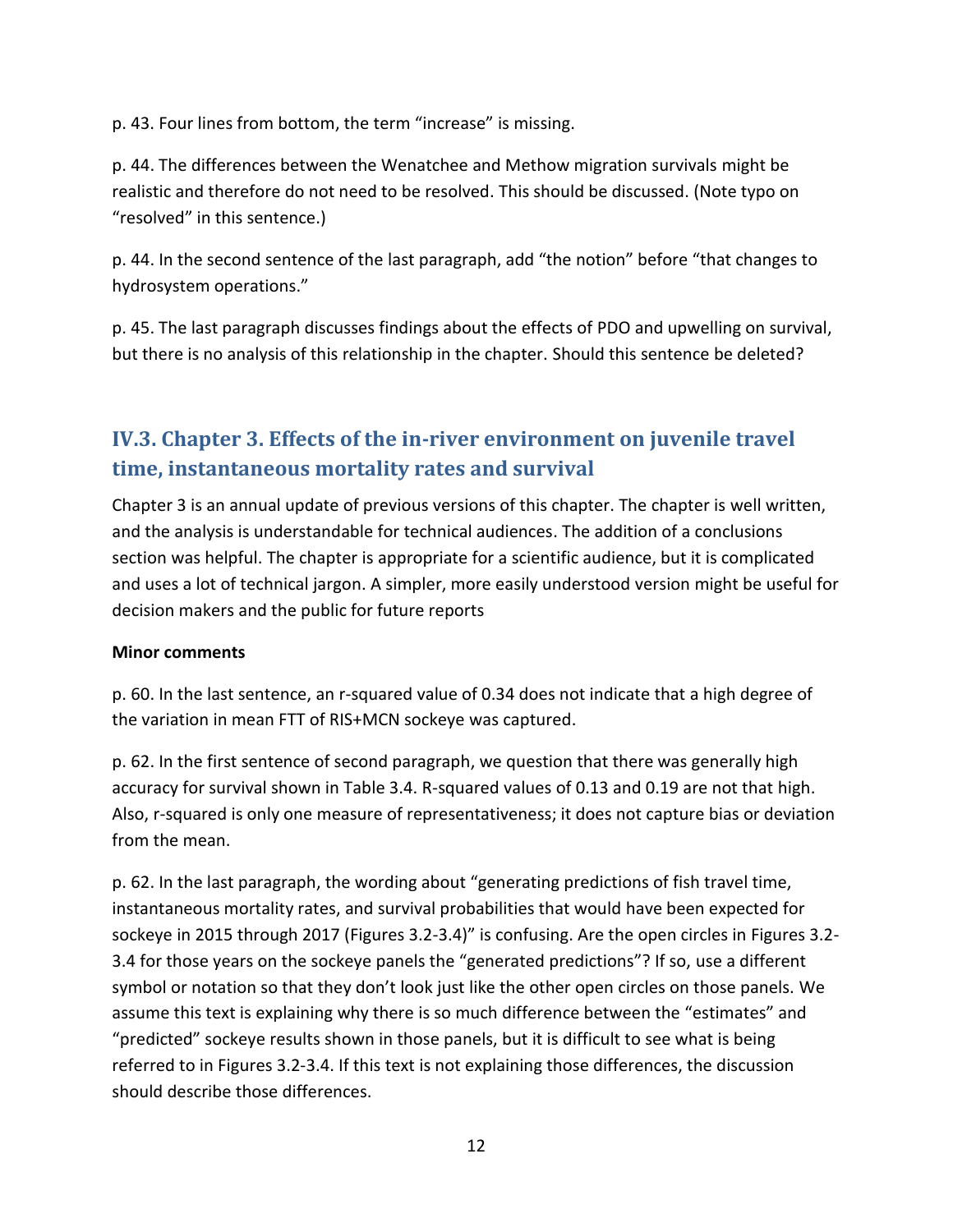p. 65. In the fourth sentence of the third paragraph, indicate whether you mean increased water temperature or decreased water temperature when "water temperature" is mentioned.

p. 67. In the last bullet, the Discussion should provide possible explanations for why the highest instantaneous mortality rates and reduced survival probabilities occurred in 2015-2017 (e.g., extremely high water temperatures in 2015 and its effect on subsequent years).

The 2017 report included an analysis of the effects of total dissolved gases (TDG). The ISAB's review of the 2017 report suggested a different statistical approach for analyzing the data. Nothing about TDG is included in this year's report. Will the effects of TDG be reanalyzed or is this modeling effort to assess TDG being abandoned?

#### **Editorial comments**

p. 55. Move Table 3.4 to the beginning of the results section if the results shown in Figures 3.2- 3.4 are produced by the models shown in Table 3.4. A statement to that effect could be made at the beginning of the results section.

p. 57. In Figs. 3.2-3.4, the Y-axis label numbers lie on top of the axes.

p. 57. In Figs. 3.2-3.4, the X-axes of the graphs do not extend to the extent of the records being presented. The graphs should be updated to represent the range of time illustrated.

p. 57 – p. 59. For sockeye in Table 3.4, the text indicates that the models were for hatchery and wild sockeye, yet the labels for the sockeye panels in Figures 3.2-3.4 indicate only hatchery sockeye (H SOX).

p. 59. In Figure 3.4, it is difficult to assign which tick mark belongs to which year. Can these figures be improved to make it clearer (e.g., place year at an angle against each tick mark)?

p. 66. In the second full paragraph, will readers understand the meaning of "dissolved gas limit spill operations on a 24-hour basis…"?

### <span id="page-14-0"></span>**IV.4. Chapter 4. Patterns in annual overall SARs**

This chapter was updated by the use of newly acquired data, primarily for the 2015 (steelhead) and 2016 (Chinook and sockeye) juvenile migration years, and the inclusion of new population groups, including Kooskia Hatchery (Snake River) spring Chinook (2014-2016, Fig. 4.4, Table B.29), Springfield Hatchery (Snake River sockeye, 2015 and 2016, Fig. 4.9, Table B.50), and Umatilla River (Mid-Columbia) wild steelhead (2011-2015, Fig. 4.13, Table B.80). As in past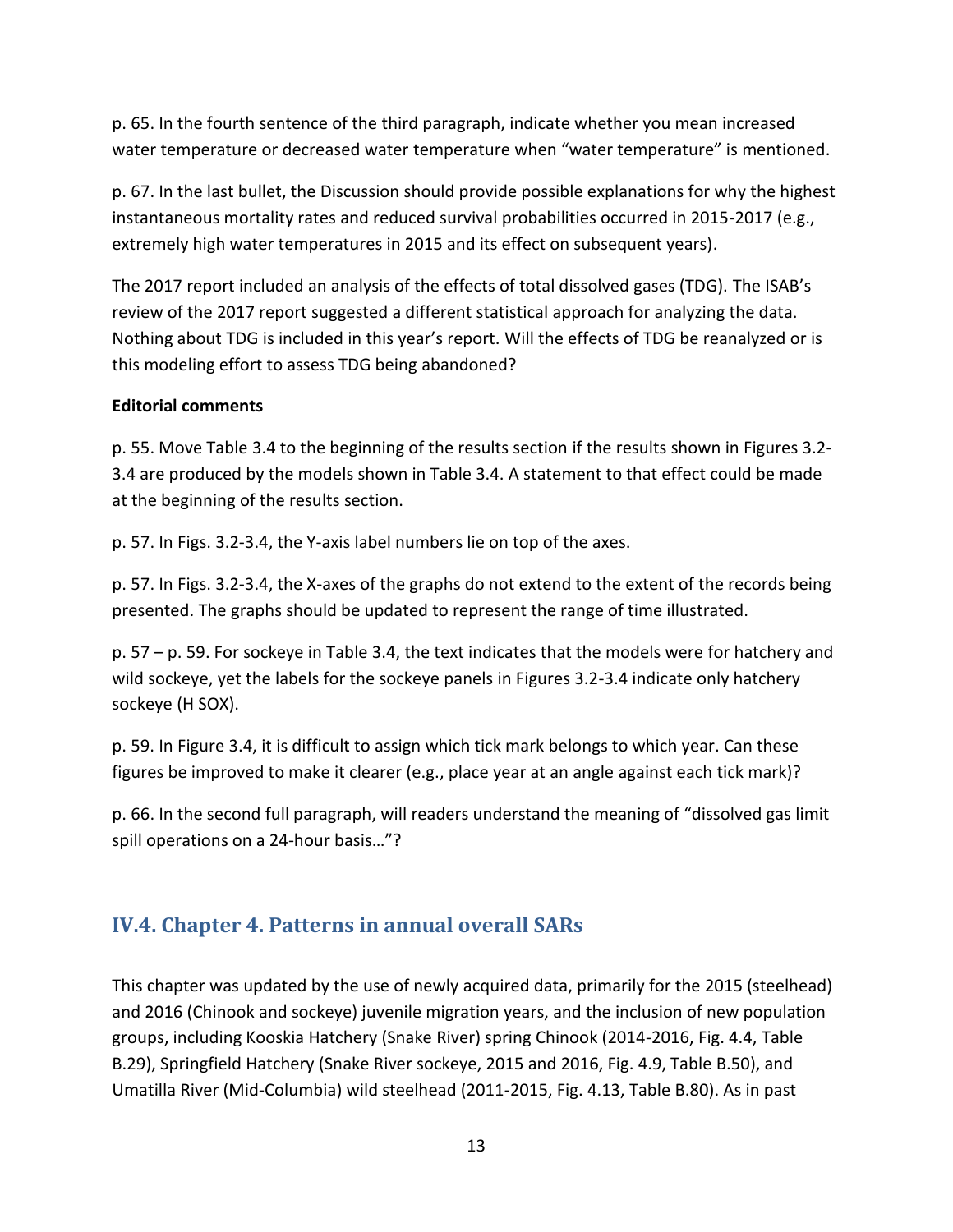reports, SAR estimates were compared to the 2%-6% SAR objective from the Northwest Power and Conservation Council's [2014 Columbia River Basin Fish and Wildlife Program.](http://www.nwcouncil.org/media/7148624/2014-12.pdf)

The annual (2011-2015) SARs (JDA to BOA) of Umatilla wild steelhead met the NPCC 4% SAR objective and exceeded the 2% minimum SAR objective in three of five years (2012-2014). However, the ISAB considers the large drop from 4.78% SAR in ocean entry year 2014 to 1.46% worrisome in light of poor and unprecedented ocean conditions during the 2014-2018 (*see* Ocean Ecosystem Indicators of Salmon Marine Survival,

[www.nwfsc.noaa.gov/research/divisions/fe/estuarine/oeip/index.cfm\)](https://www.nwfsc.noaa.gov/research/divisions/fe/estuarine/oeip/index.cfm).The new estimate of overall SARS (LGR to GRA) of Snake River wild steelhead in ocean-entry year 2015 also is concerning because it was the lowest SAR (0.15%) on record (1997-2015; Table B.35).

Estimated 2015 and 2016 SARs for Springfield Hatchery (Snake River) sockeye were 0.00%, Fig 4.9, Table B.50). As reported by CSS, the lack of adult returns from this release group is thought to reflect water quality issues in the hatchery. In response, the CSS reports that two new acclimation strategies used in an adaptive management framework have resulted in good survival to LGR in 2018 (IDFG, unpublished, as cited in the draft CSS 2018). Although results are unpublished, this appears to be a fine example of collaboration between CSS and regional agencies to resolve salmon survival issues.

On p. 100, the bootstrap confidence intervals for Salmon River and Asotin Creek wild steelhead in 2015 have 0 width (*see* Appendix Tables B.39 and B.40). This is an artefact of no returns from the tagged fish. However, the tagged fish are only a sample of all fish from this stock, and so there is still uncertainty in the estimates. In cases with 0 returns from tagged fish (or very low counts in general), the usual way to compute confidence intervals won't work. In these cases, alternate confidence intervals will give an approximate way to show uncertainty. Refer to <http://influentialpoints.com/Training/limits-when-p-or-f-are-zero.htm> for details.

The use of a bootstrapped confidence interval works well when there is much data, but performs poorer with small sample sizes. Sample sizes are difficult to find for each analysis, but perhaps an indication in the tables (e.g. an asterisk (\*)) should be added to alert the reader that sample sizes are small.

Chapter 4 includes two new conclusions:

1. "PIT-tag SARs for Upper Columbia wild spring Chinook and steelhead have fallen short of the NPCC 2%-6% objectives since CSS monitoring began in 2006."

The ISAB considers the overall pattern of low SARs of Upper Columbia and Snake River spring/summer Chinook and steelhead in 2015-2016 to be particularly concerning and likely to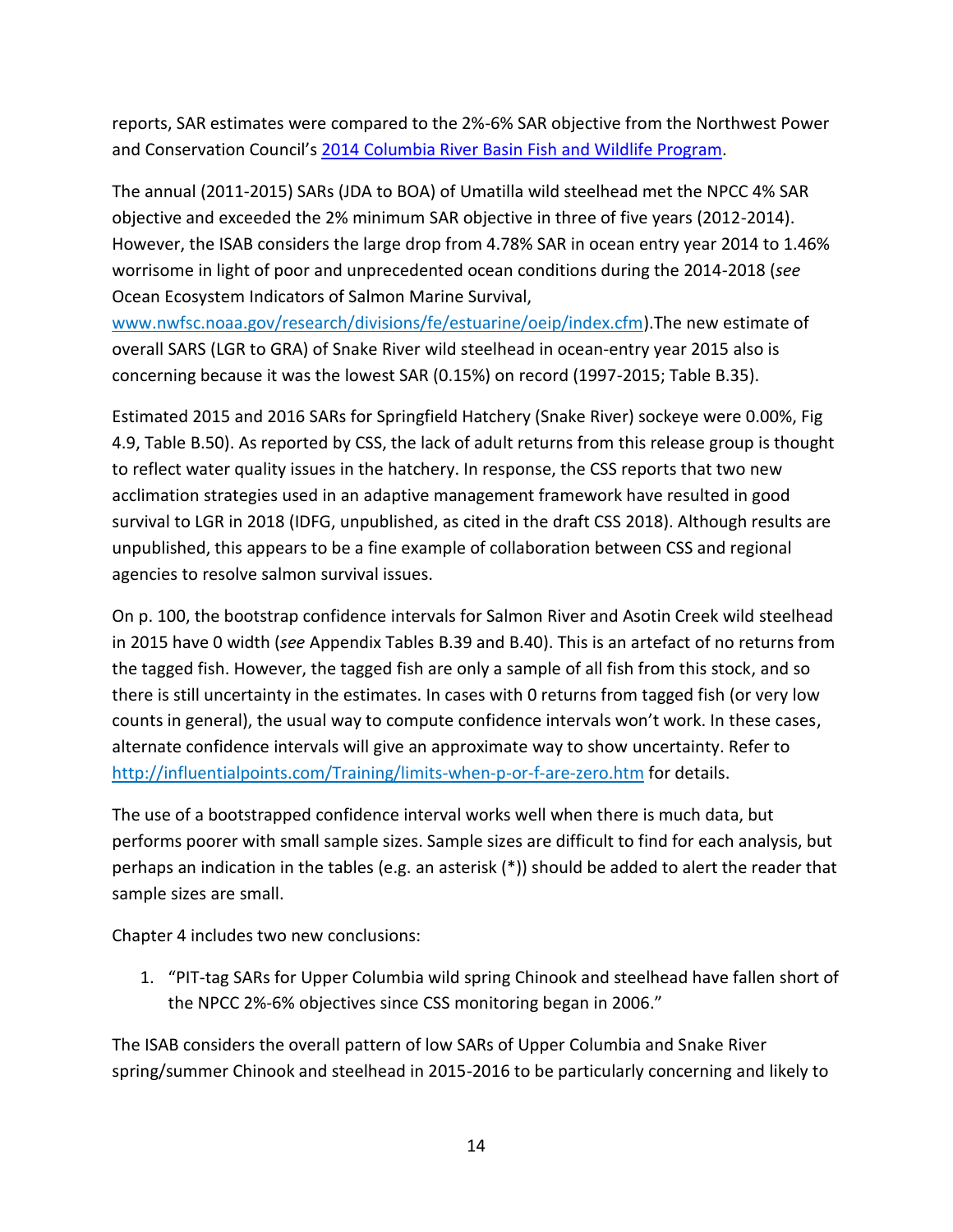continue in light of apparently poor early ocean survival of juvenile salmon in 2017 and unprecedented ocean conditions in 2018 in the Northern California Current and Gulf of Alaska.

2. "These continuing analyses respond to annual ISAB reviews and provide a sound foundation to continue and develop quantitative planning SAR objectives for the next amended NPCC Columbia River Basin Fish and Wildlife Program."

The ISAB appreciates that the CSS's continuing analyses have responded to past annual ISAB reviews of this chapter, and we agree that these analyses provide a sound basis for developing quantitative planning objectives, as in the case of Snake River hatchery sockeye discussed above.

Ocean survival (S.oa and S.o1) has been estimated only for Snake River wild spring/summer Chinook and steelhead, and CSS is exploring estimating S.oa and S.o1 for mid-Columbia and upper Columbia wild spring Chinook and steelhead. The ISAB encourages expansion of ocean survival estimates to these and other salmon and steelhead populations with sufficient data. The ISAB also encourages greater collaboration between CSS and NOAA investigators (Project 199801400, Ocean Survival of Salmonids) to address relevant questions about salmon ocean survival in an adaptive management framework.

#### <span id="page-16-0"></span>**Appendix B: Supporting tables for Chapters 4 and 6 – Annual Overall SARs**

Appendix B provides 108 tables (107 tables in CSS 2017) with SAR data supporting the results presented graphically in Chapters 4 and 6. The 2018 report updates many tables with 2015 (steelhead) and 2016 (Chinook) SAR estimates and includes a new table with overall SARs for Umatilla River Basin (Middle Columbia) wild steelhead (Table B.80).

The SAR estimates of 0.00 will implies that the geometric mean SARs are not defined (see Tables B.39 and B.40). Some thought needs to be given on how to handle this problem. On some tables, there is a footnote that the sample size for a particular year is too small to be reliable, but the cutoff for an adequate sample size doesn't appear to be given.

#### **Editorial comments**

The table headings and footnotes in this appendix should define the acronyms used and reference the figures in Chapters 4 and 6 that correspond to the data presented in Appendix B tables.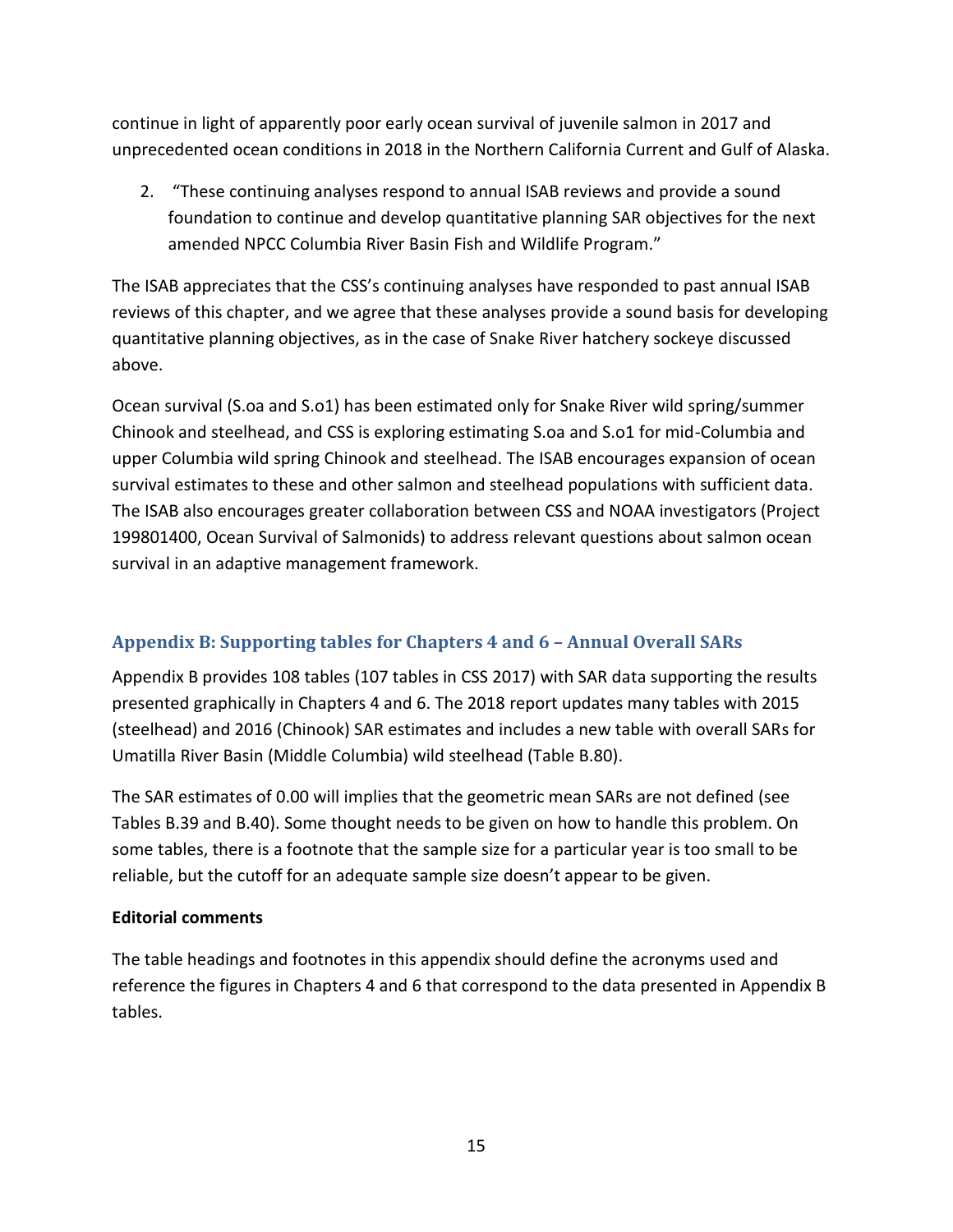## <span id="page-17-0"></span>**IV.5. Chapter 5. SARs and productivity**

Chapter 5 updates and extends two previous analyses: (1) a comparison of population replacement rates to brood-year 1998-2010 SARs for the John Day River Major Population Group (MPG) within the Mid-Columbia River spring Chinook ESU, and (2) a comparison of Snake River steelhead brood-year SARs to population productivity for Fish Creek (Clearwater MPG), Rapid River (Salmon River MPG), and the Pahsimeroi River population (Salmon River MPG), including new data for Joseph Creek steelhead (Grande Ronde River MPG). Methods used for deriving Joseph Creek spawner abundance data differed (red counts in 1996-2010 and 2014, mark-recapture in 2011-2013 and 2015-2016). The results generally support, the NPCC (2014) 2%–6% SAR objectives.

Analyses for Snake River spring/summer Chinook were not updated or repeated in this report because run reconstructions are not complete (updated only on a five-year schedule for NOAA ESA status assessments).

The ISAB appreciates that the analyses in this chapter are intended, in part, to address past ISAB review comments, and we encourage continuation and further expansion of analyses to additional populations and MPGs having adequate data time series.

#### **Editorial comments**

Figures 5.1 and 5.3. Data points obscure some of the value labels on the horizontal axis. For Fig. 5.1, we suggest using different symbols for each population as in Fig. 5.3.

## <span id="page-17-1"></span>**IV.6. Chapter 6. Estimation of SARS, TIRS and** *D* **for Snake River Subyearling Fall Chinook**

This chapter was updated with 2012-2015 data. Results and conclusions were similar to last year's CSS report. Methods are reported in other chapters. The length of the chapter was shortened by moving data tables to the appendices. The patterns of SARS for recent migration years (2014-2015) for all fall Chinook release groups were low (near or less than 1%), and, as discussed above by ISAB, likely reflect poor ocean conditions during those ocean-entry years.

The introduction to Chapter 6 states that SAR estimates will be developed for other wild and hatchery fall Chinook groups in the Mid-Columbia River as information becomes available. The ISAB appreciates this continuing effort. In addition, the CSS in collaboration with the Nez Perce Tribe has a pilot effort to develop PIT-tag SAR estimates for a few release groups of Snake and Clearwater fall Chinook. Are there any plans or ongoing efforts to develop PIT-tag smolt-toadult survival information for the lower Columbia River populations?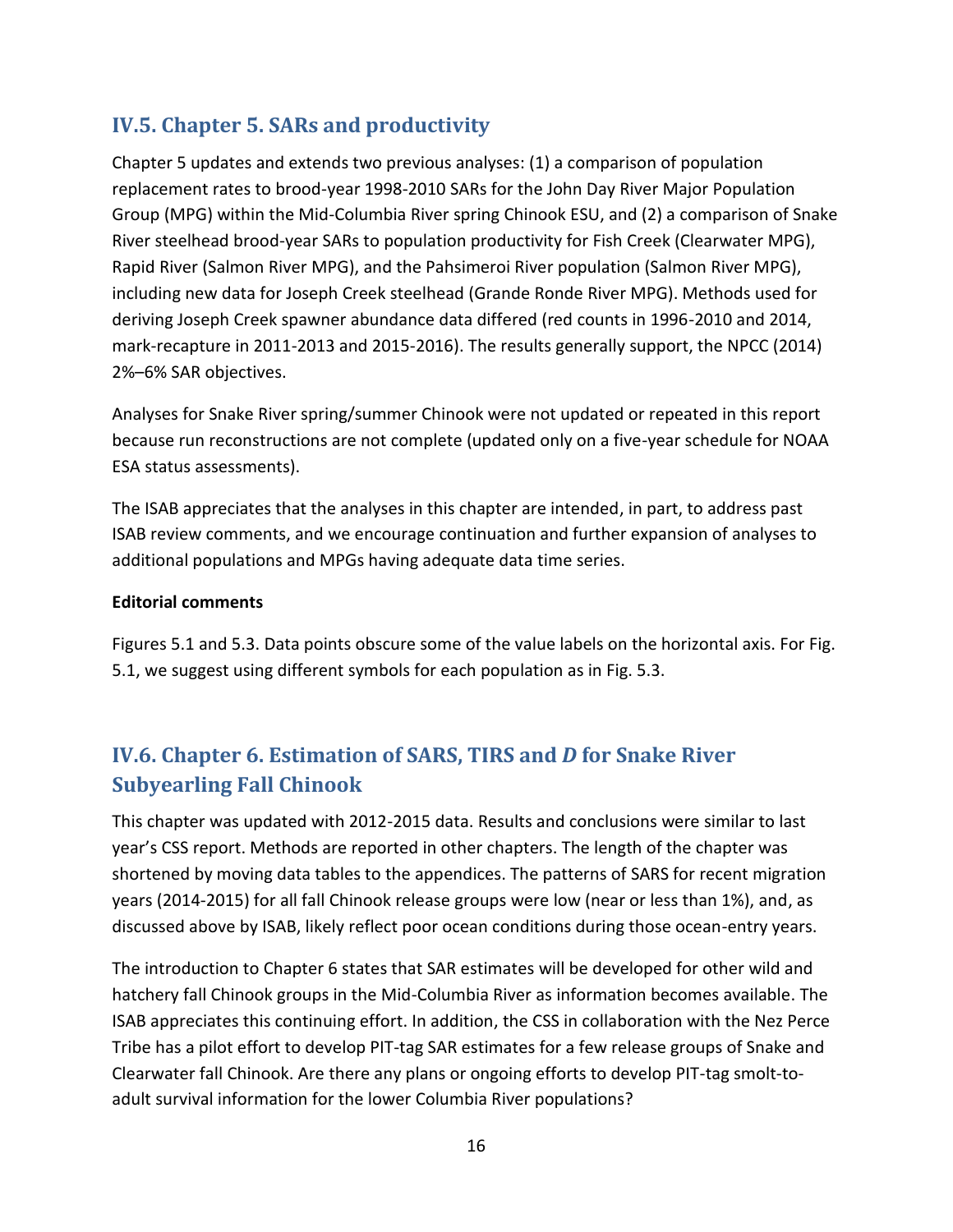#### **Specific comments**

p. 125. Figure 6.2. If SAR is 0, then the standard method used to estimate confidence intervals will not work properly. See comments in Chapter 4 about this issue.

p. 127 and 128. Figures 6.3 and 6.4. The addition of standard error (SE) bars would make the graphs easier to interpret whether the differences are real or just due to sampling variation. The abbreviations "TX" and "C0" for symbols used in the figures should be defined in the figure captions.

### <span id="page-18-0"></span>**IV.7. Chapter 7. Adult salmon and steelhead upstream migration**

In this chapter, a revised model is created to estimate the effect of travel time on fish conversion (survival to reach the upmost dam) using a Bayesian logistic regression model. However, travel time is available only for fish that convert—fish that do not convert have missing travel time information. The Bayesian model imputes a travel time for these fish selected from a mixture distribution. This is a generalization of simple imputation methods where the missing value is replaced by the mean but now correctly incorporates additional uncertainty in the estimates of the parameters from the imputation process.

The authors careful examined the fit of the model as presented in the chapter's Appendix. This greatly improves "faith" in the results. The only item that should be explored is the impact of a different model for the distribution of travel times because information on the latent distribution is very diffuse. For example, what happens if a single-component distribution is fit or a log-normal distribution is fit (similar to Figure 7.14)? Do the results change very much? Do the goodness-of-fit tests detect a lack of fit? The mixture distribution worked well for spring/summer Chinook but not for the others. While the authors propose to try other distributions, it wasn't clear what they thought might work other than simply using a uniform distribution. They do propose to model continuous and erratic travel times separately, and the ISAB concurs that is worth doing, especially given the imputation of some travel time. We note that the proportion of imputed travel times was much lower in the species units that worked best under the mixed distribution, but there was no discussion of this.

The chapter may be difficult for many readers of the CSS report to understand. The text appears to be written with an assumption that readers are expert Bayesian modelers and are already familiar with terminology used by the authors. For example, an explanation of "conversion" needs to be made early in the Chapter. It is unclear if the authors are using "conversion" and "conversion rate" interchangeably. In Table 7.2, 7.4, and 7.6, no explanation is given of what "Eff size" and "R hat" are, so the relevance of those numbers will have no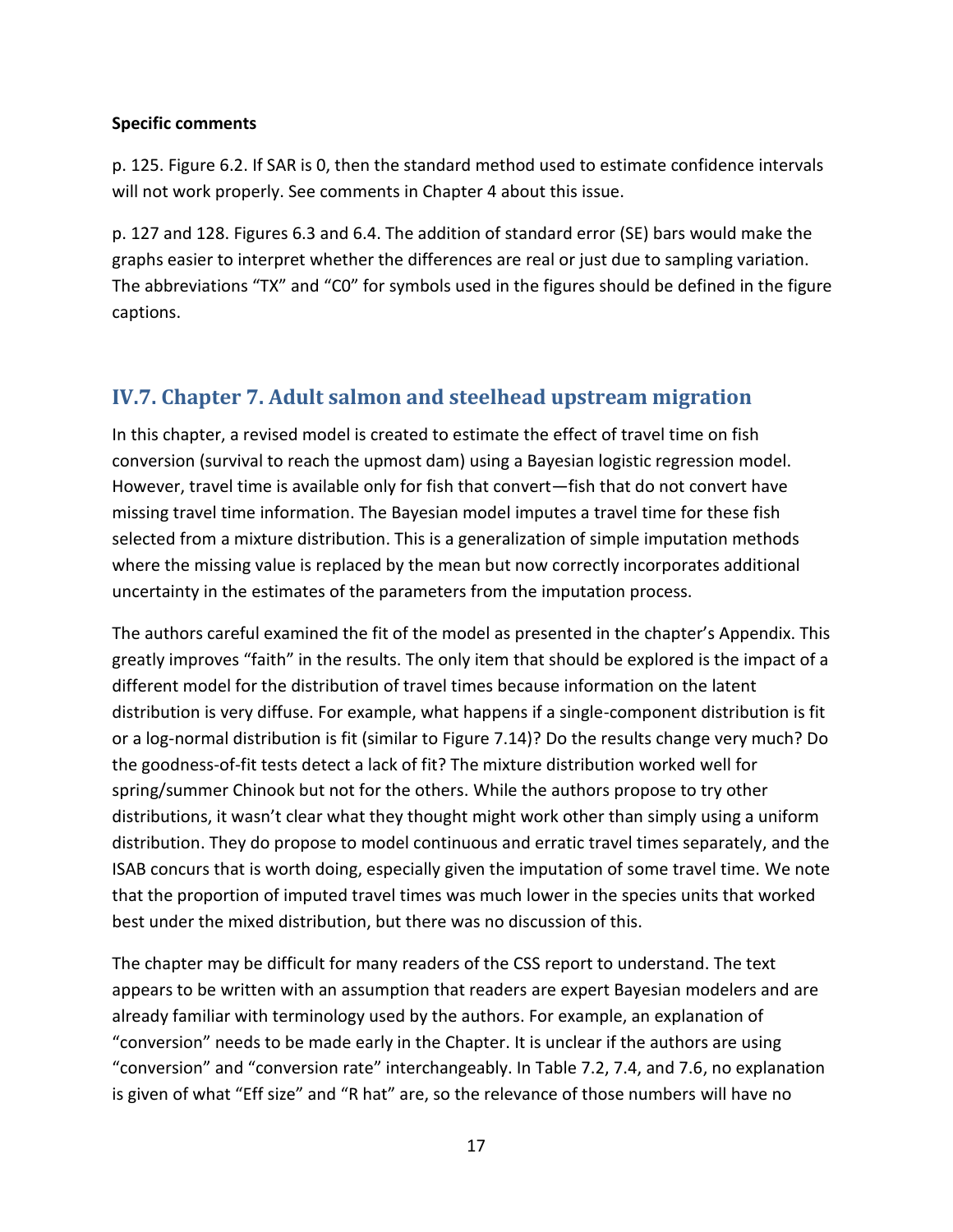meaning to many readers. Better spell-checking and proofreading would reduce typos and missing words, making it easier to read and review the document. It would also be helpful to number equations to make reviewing easier.

#### **Minor comments**

p. 131, paragraph 3. "For this reason, inferences regarding travel time from our past analysis were limited to fish with successful upstream passages and likely to misrepresent unsuccessful fish. Recognizing potential bias, we did not attempt to assess survival-travel time relationship, which relied on information for both successful and unsuccessful fish."

It is clear that "unsuccessful fish" are those not detected at upstream sites. Perhaps "undetected" is a better descriptor. How does "unsuccessful" relate to "We categorized fish in our data into two groups: fish with continuous travel and fish with interrupted, delayed travel" on page 134, 3rd paragraph?

p. 134. More details are needed on the permutation test. For example, did you permute fish only within return years or across all years?

p.134. What criteria did you use for eliminating variables using AIC? For example, eliminating all models more than 2 AIC units from the best fitting model?

p. 135, first sentence. "Out of 56 spring/summer Chinook that were detected outside of their main migration route, 48 (0.6%) were transported as juveniles, and 8 (0.1%) migrated in-river." The percentages do not match with any comparisons that we can find. As the sentence incorrectly reads, 48 of 56 = 0.6%. There are similar sentences at the beginning of results for each species and similarly the percentages don't match the numbers presented.

p. 135. How was the estimate for transportation derived? Model terms are on the logit scale, so do they represent log-odds rather than differences in probabilities? It appears that the model was used to make predictions at specific values for the covariates. What were the values used? Some clarification is needed here.

p. 136. What is the Bayesian model? For example, is it on the logit scale? What are the units of  $mu_{1,vel}$  and  $mu_{2,vel}$ ? What priors are used for each parameter? How many iterations, burn in, thinning, etc.? The Stan program uses a Hamiltonian system for doing MCMC, so some of these questions may not require a direct answer, but more details are needed. Some of this information is given in Supplemental Material A on page 151 but could be included in the text*.*

p.136. Where is the estimate of the mixing proportion for the travel time distribution?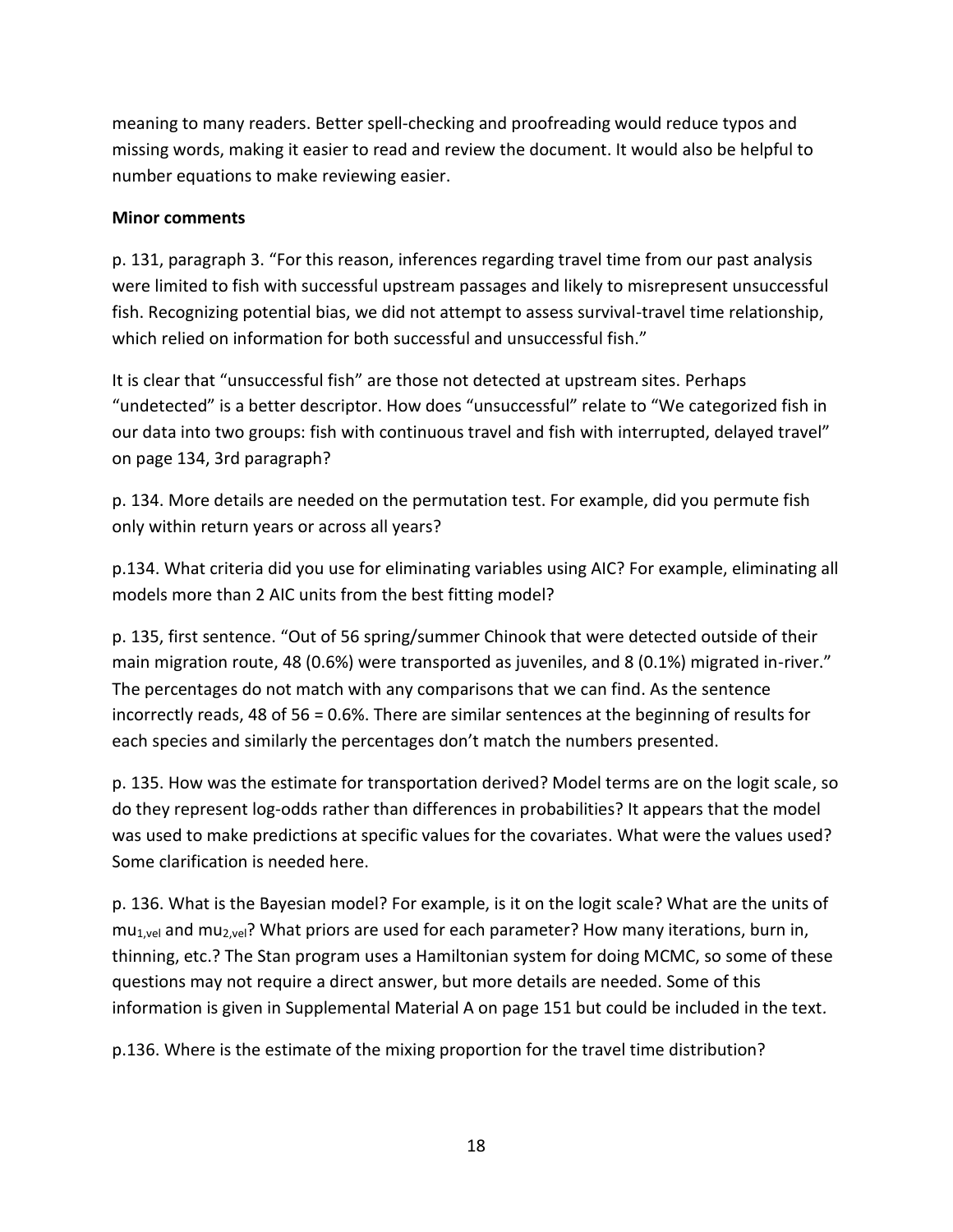p. 149 Figure 7.11 and text in Discussion page 148. Are there any statistics to support the statement that the mixed distribution is more appropriate than the unimodal? For example, what are DIC values? Some caution must be taken when computing the DIC to ensure that it has been computed with the correct focus.

#### **Editorial comments**

p. 131. If "conversion rate" Is a synonym for "upstream migration success" used elsewhere in the chapter, please be consistent in usage.

p. 131, last sentence: "And" should be "An"

p. 131, first word: Add "fish" after "undetected"

p. 131, first complete sentence at end of first paragraph: The "conversion rate" rationale is not very clear. Are there some words missing here? Could this be written more clearly?

p. 131, second full sentence: Remove comma after "Although"

p.132. "Iterations of sampling and simulations produced multiple versions of imputed data. At the end, we averaged the multiple sets to get estimates of imputed data and parameters." This sentence appears to be misleading. It is not necessary to create multiple datasets. Just run the Bayesian model for a long period of time and sample the posterior rather than averaging. This sounds like a mixture of classical and Bayesian methods. Based on the rest of the chapter, especially Supplemental Material A, the sentence is misleading and should be deleted.

p.132 "missing travel time of unsuccessful fish." This is a strange concept. Presumably it is a theoretical travel time for an unsuccessful fish had it not been censored by another cause. Average speed may be a better quantity because this is still defined if a fish does not survive.

p. 132 line 6. "fewer" parameters not "less" parameters.

p.133. Figure 7.1. It appears that the Ice Harbor-McNary temperature relation diverges at temps > 20 C. Is this significant to the analyses? What is the odd point in Figure 7.1? It would be helpful to show the correlation coefficient for the comparison in the figure or an r-squared-type value.

p. 133, Snake River Sockeye: Which Chinook are referred to by "Chinook"? The two previous italicized items are referring to spring/summer Chinook and fall Chinook.

p.133. Give the model as an equation rather than text.

p. 134, last sentence before Results. The meaning of this sentence is not clear.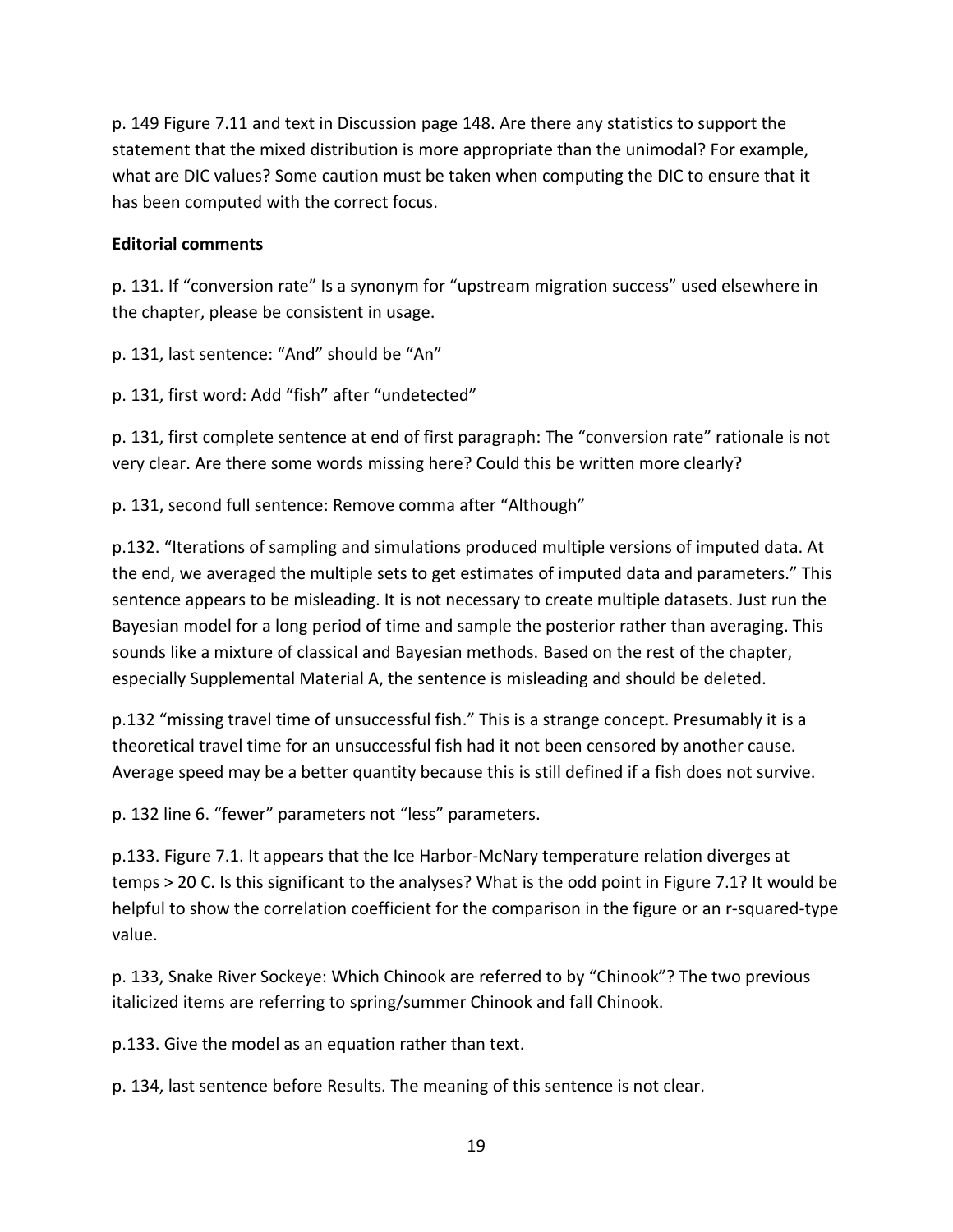p. 135 (and elsewhere). Fix Table/Figure references, such as the references to Table 2 (which should be Table 7.2). Figure 2 should be labelled as Figure 7.2, etc.

p. 135, Table 7.1: It would be helpful to include the years covered in the dataset. Also, "summarize" should be "summarizing." This comment applies to Tables 7.3, 7.5, and 7.7 as well.

p. 135, Figure 2: The term "middle 95%" is unclear. Suggest rewording. This comment applies to Figures 7.4, 7.6, and 7.8 as well.

p. 135, Figure 2. What is the grey area? Does this represent all of the lines from the MCMC procedure?

p. 135, Table 7.1 and similar tables. It would be helpful to have totals for columns and rows to match the numbers in the text in the beginning of the section.

p. 136, Table 7.2. It is often helpful to define a statistical equation before the symbols appear in the text, tables, or figures. The model does appear in the appendix, but the reader has to refer to the appendix to understand the meaning of the mean and variance parameters in the last five lines of the table. What is the estimate of the mixing proportion?

p. 136. Table 7.2. Make the decimal places similar everywhere for R-hat. "Eff Size" is "Effective sample size." This comment applies to other similar tables.

p.136. Table 7.2. It is not clear on what scale the estimates are reported--presumably on the logit-scale for the majority of the terms; days for the means and standard deviations of the travel distributions? Is the transported term coded as 1=transported and 0= not transported? Is the "summer run" term coded as 1=summer run, 0=spring run? The last row in the table has strange text ("lp \_\_\_\_\_" ?) in first column, Supplemental Material A (pdf page 166) indicates that continuous covariates were standardized, so how do we interpret some of the coefficients?

p. 137. Figure 7.3. Overall this is a nice figure, but the secondary y-axes for the panels is missing. Should that be numbers of fish? This comment also applies to Figures 7.5, 7.7, and 7.9.

p. 145. Discussion items for spring/summer Chinook and fall Chinook are mostly just restating results, so perhaps they can be deleted. More discussion could be made about the implications of these results. The analogous discussion was better for sockeye and steelhead.

p. 148, First sentence of last paragraph. The term "skewed right" should be stated more clearly regarding the variable being described (i.e., "skewed to higher fish travel time" if we are interpreting the text correctly).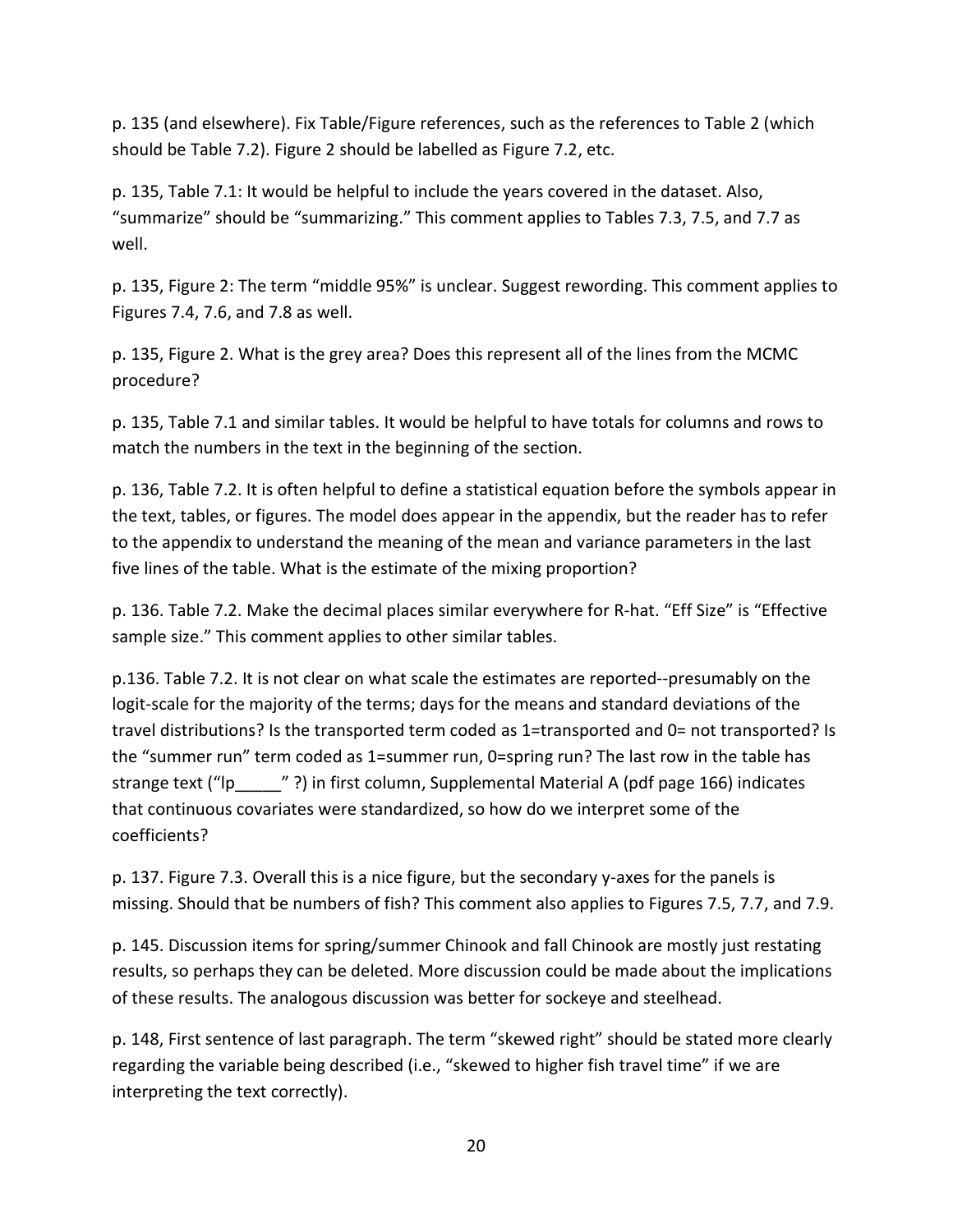p. 149, Figure 7.11: "compare" should be "comparing"

p.149. Provide a Q-Q plot to check distributions. It is too hard to see the improvement when moving to a mixture distribution.

NOTE: The following comments apply to the section on spring/summer Chinook, but most also apply to each of the sections on fall Chinook, sockeye, and steelhead.

p. 151, next to last sentence. Many readers won't understand the relevance of R-hat being close to one and what an adequate effective sample size is. We suggest having an explanation of these items in the main document, since these values are given in the tables in the main document.

p. 151-154, Figure 7.12. Readers who are not familiar with this modeling approach may find the caption for Figure 7.12 to be very unclear about what the figure was showing.

p. 154. first equation shown on this page: What are n<sup>in-river</sup> and n<sup>trans</sup>? Are these numbers of fish? We had a similar question for the n-values in the next equation.

p. 155. What is the difference between  $\mu_{1}$ <sub>vel</sub> and  $\mu_{2}$ <sub>vel</sub> (same question regarding sigma)? Are these different years, different cohorts, or different models? This presumably describes the mixture distribution for the travel times, but a reader may not have the technical expertise to know this. Provide some additional details

p. 155, Figure 7.14. What does "Density" mean on the y-axis? This figure seems to be about fish travel time distributions. We also didn't understand the last sentence of the caption about the plot being one randomly selected outcome. Is this referring to the "predicted" output shown? Again, a reader who is unfamiliar with the output of Bayesian methods may have difficulty interpreting the figure.

p. 1*55*, Figure 7.14. What are the units of the y-axis?

<span id="page-22-0"></span>p. 155, last sentence. A reader who is unfamiliar with Bayesian predictive p-values may not understand why this p-value of 0.307 shows a reasonable relationship? Some additional information may be helpful.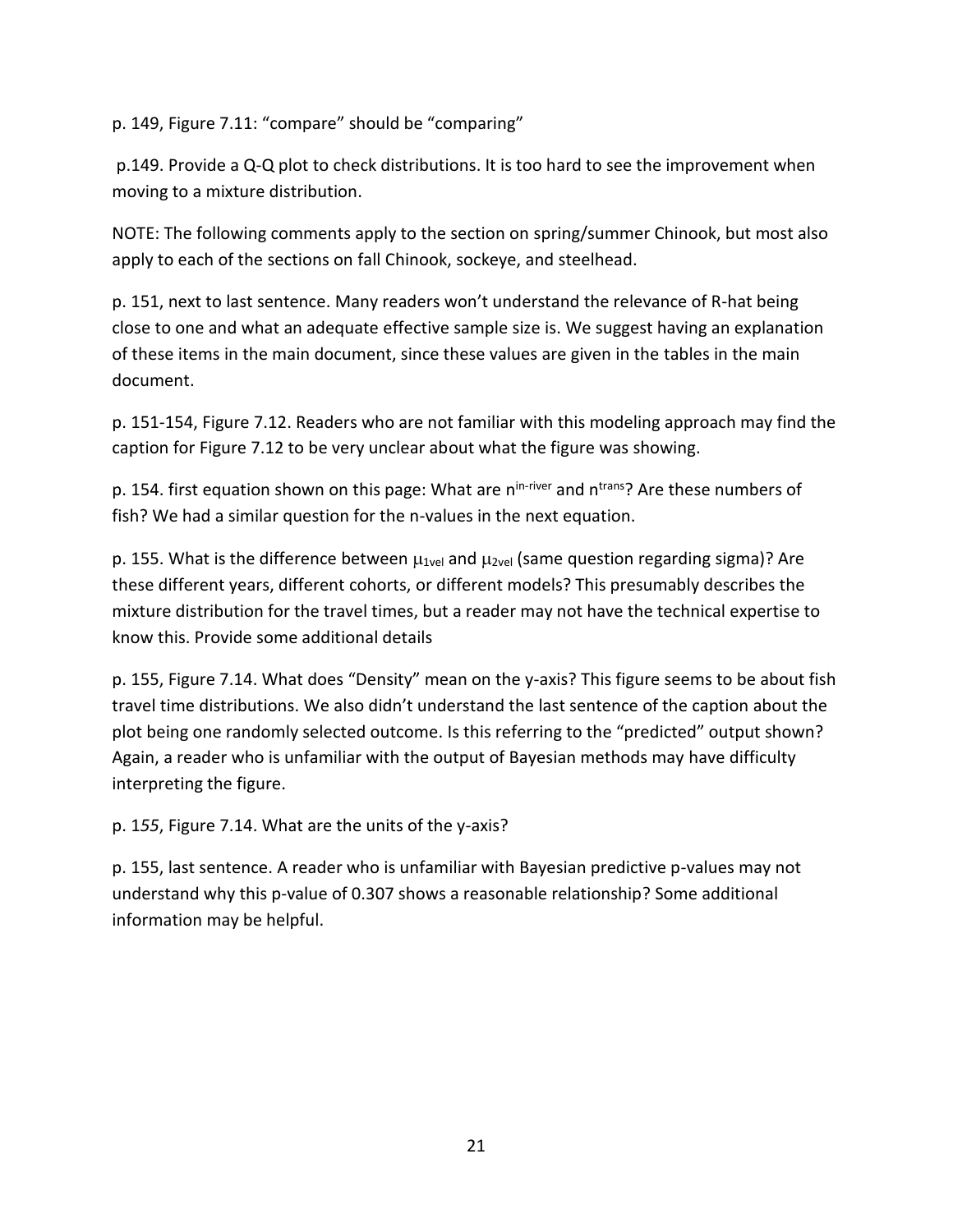## **IV.8. Chapter 8. PIT tag and coded-wire tag effects on smolt-to-adult rates for Carson National Fish Hatchery spring Chinook salmon**

This is a very important study, which appears to be well conceived and executed, but, unfortunately, the reduced returns (compared to projections) reduced the utility of the study.

The original power analysis performed by the authors assumed that SAR values would average 0.37% (0.0037). Instead, for the years they examined, SARs were one-halfto one-third of expected (~.0015. or so). This reduces the power to detect effects. While their original power analysis was designed to detect a minimal (relative) difference of 25% in SARs with a power of near 80%, even a 10% effect would be concerning, but an effect of this size will now be very difficult to detect. Indeed, the final estimates of the effect of tag type (Figure 8.9) have very wide confidence bounds on the effect size.

The Discussion needs improvement. The Introduction states: "Knudsen et al. (2009) found that smolt-to-adult recruit survivals (SARs) were on average underestimated by 25% for PIT tagged fish due to tag loss and reduced survival of tagged individuals. Further, they found that after correcting for tag loss, mortality caused by tagging was on average 10.3% and as high as 33.3%." It seems that you would want to address the discrepancy in your results as compared to Knudsen et al. (2009). Further, Knudsen et al. (2009) reported differences in growth of PITtagged vs non-tagged fish. Does Carson NFH collect lengths and weights at spawning that would allow the CSS to address that question?

Rather than simply reporting that no evidence of an effect was found, please also present point estimates and confidence bounds. For example, Figure 8.9 shows estimates of effect sizes with confidence bounds, but a reader would be hard pressed to interpret the results. All the confidence bounds in Figure 8.9 seem to run from about -1 to 1. Presumably these are on the logit-scale and so represent bounds on the odds-ratio (?) and so the confidence bounds on the effect size are somewhere between  $exp(-1)=0.36x$  to  $exp(1)=2.7x!$  These are very wide, but many readers may not appreciate just how wide.

The major problem with studies of the kind in this chapter is that very large sample sizes are required and consequently, no one study is likely to give definitive results. It would be an opportune time to do a meta-analysis of the many different studies that have looked at this issue to help guide managers on this important topic.

The chapter fits several Cormack-Jolly-Seber models to selected parts of the data. Is there any advantage to creating a single omnibus model?

The ISAB has the following suggestions and questions to improve the statistics and modeling in the chapter: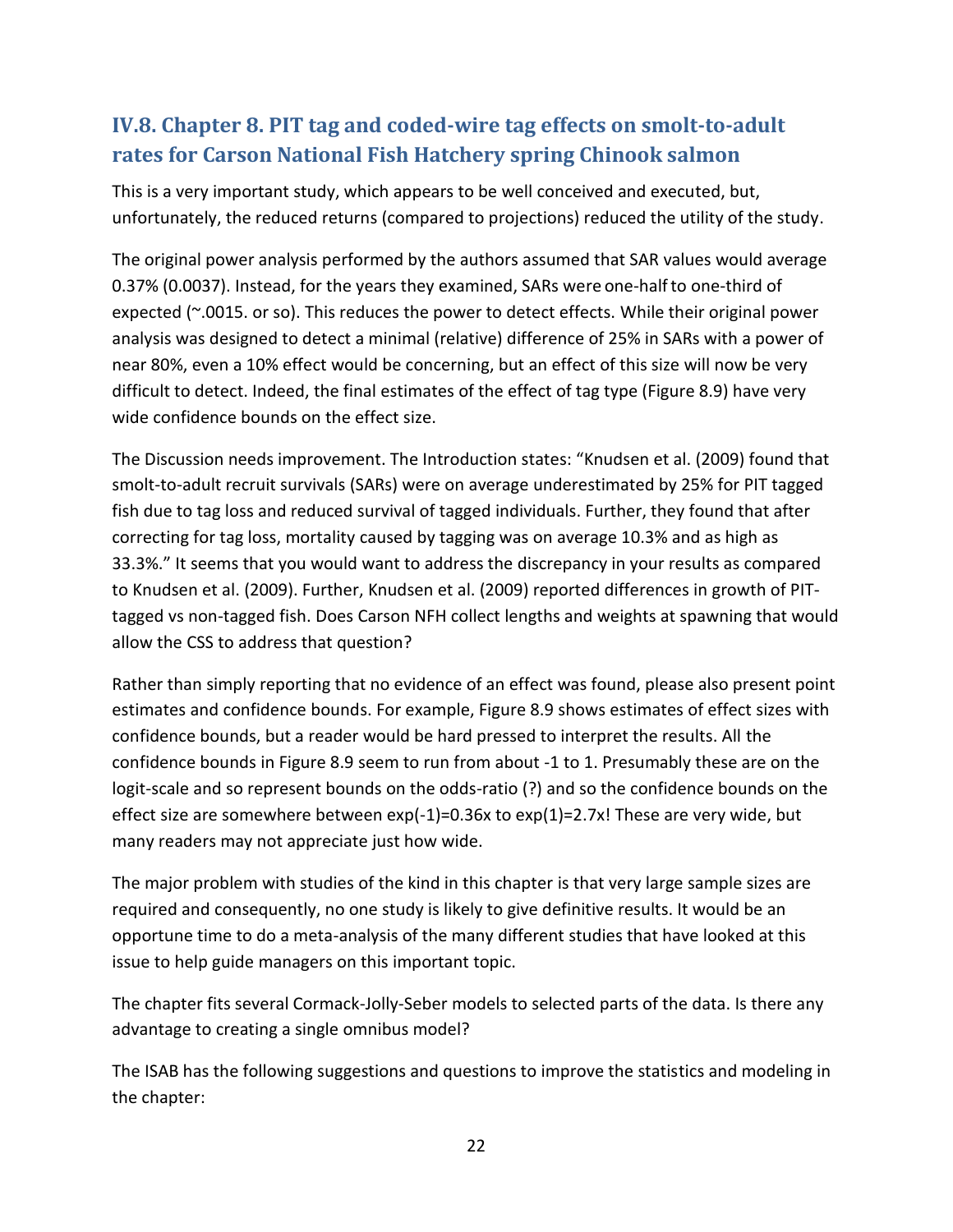p. 176. Figure 8.3 seems to indicate that fish of age 3, 4, and 5 are all pooled to estimate a single "survival" probability. But these three age groups will have quite different survival probabilities from Bonneville (as juveniles) to Bonneville (as adults). This heterogeneity may affect subsequent estimates of survival. Fortunately, the vast majority of fish are age 4 so any bias is likely to be small. This should be mentioned in the report, and an estimate of potential bias produced.

p. 177. The estimate of tag loss needs a model to justify that these are the estimates of the relevant parameters.

p. 178. Was there evidence of over-dispersion? If so, how was this incorporated into the results?

p. 179. Doesn't the proportion of release groups in each rearing vessel type add to 1? This would make these three X-variables co-linear with the intercept. How was this handled?

#### **Editorial comments**

p. 171. It states: "… with a power of near 80%." Please give the effect size here rather than making the reader refer to past reports.

p. 174, 1st full paragraph. It is not clear when this holding period took place. Was it at the time of smolt release or at the time of tagging?

p. 174. It states: "… these fish were removed from the PTES database ..." It is unclear why these fish had to be removed from the database? Of what is PTES an abbreviation?

p. 180 (and elsewhere). It states: "… do not indicate significant differences between the two PIT tagged groups." This should be reworded as "indicates that there was no evidence of a difference in survival between the two PIT tagged groups." Similar changes are needed in other conclusions in the chapter.

p. 184, Table 8.4. How can the number of surplus fish be negative in 2014?

p. 184, 1st paragraph. How can the total percent returns by age = 104% (7% returned at age-3, 90% returned at age-4, and 7% returned at age-5)? The total number of returning dual tagged fish in Table 8.5 is 77, not 76.

p. 186, Figure 8.9. The X-axis needs units (logits?).

p. 187, Figure 8.10. Please place the brood-year of the group of fish next to the corresponding point.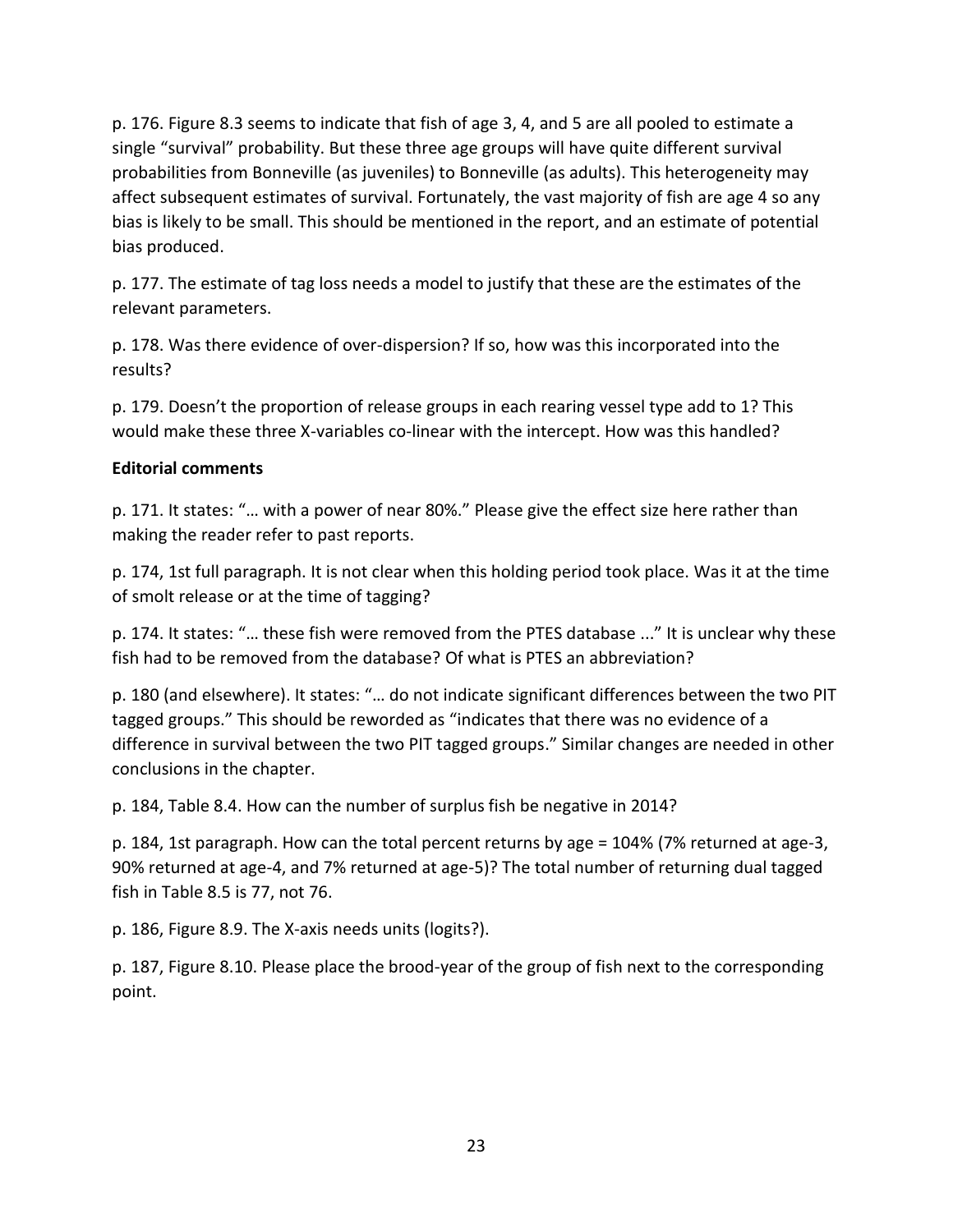## <span id="page-25-0"></span>**IV.9. Chapter 9. Preliminary Development of an approach to estimate daily detection probability and total passage of spring-migrant yearling Chinook salmon at Bonneville Dam**

An estimate of abundance is found using a variant of the Schaefer (1951) estimator. The approach looks promising, but the chapter needs additional details so that a reader can follow the development.

The development of the estimator seems somewhat ad hoc. What is needed is a formal development of the methodology with definitions of parameters, a sample dataset, a statistical model, and an explanation of the estimators. A table similar to Table 2 of Sanford and Smith (2002) showing the probability and expected values of each history would be helpful (i.e., PITtagged detected or not detected at Bonneville and detected or not detected in the trawl, plus the number of untagged smolts found in the collector).

The chapter also did not consider a variant of a Petersen-type estimator (Seber 1982). For example, suppose that detection probabilities are constant over time so that the counts for each day in a year can be pooled. Then, let *N* be the total abundance of smolts passing Bonneville;  $\lambda$  represent the proportion of the run that is PIT tagged;  $p_B$  represent the collection efficiency at Bonneville (all PIT tagged fish that are collected are assumed to be read), and  $p_t$ represent the detection probability in the trawl (PIT-tagged fish only). We then have:

 $n_u$ =number of smolts without PIT tags collected at Bonneville with expectation  $N(1 - \lambda)p_B$ 

 $n_{10}$ = number of PIT tagged smolts detected at Bonneville and not in the trawl with expectation  $N\lambda p_B(1 - p_t)$ 

 $n_{11}$  = number of PIT tagged smolts detected at Bonneville and in the trawl with expectation  $N\lambda p_R p_t$ 

 $n_{01}$  number of PIT tagged smolts not detected at Bonneville, but detected in the trawl with expectation  $N\lambda(1 - p_B)p_t$ 

Then the Petersen-like estimator

$$
\frac{(n_{01}+n_{11})(n_{10}+n_{11}+n_{u})}{n_{11}}
$$

has an approximate expectation of *N* (after substituting in the expected values of each term).

Because the proposed estimator appears to be a variant of Schaefer (1951), it likely has the same properties as Schaefer (1951) and unfortunately, is likely no better than a pooled-Petersen estimator (shown above) (Schwarz 2008). This chapter should also evaluate the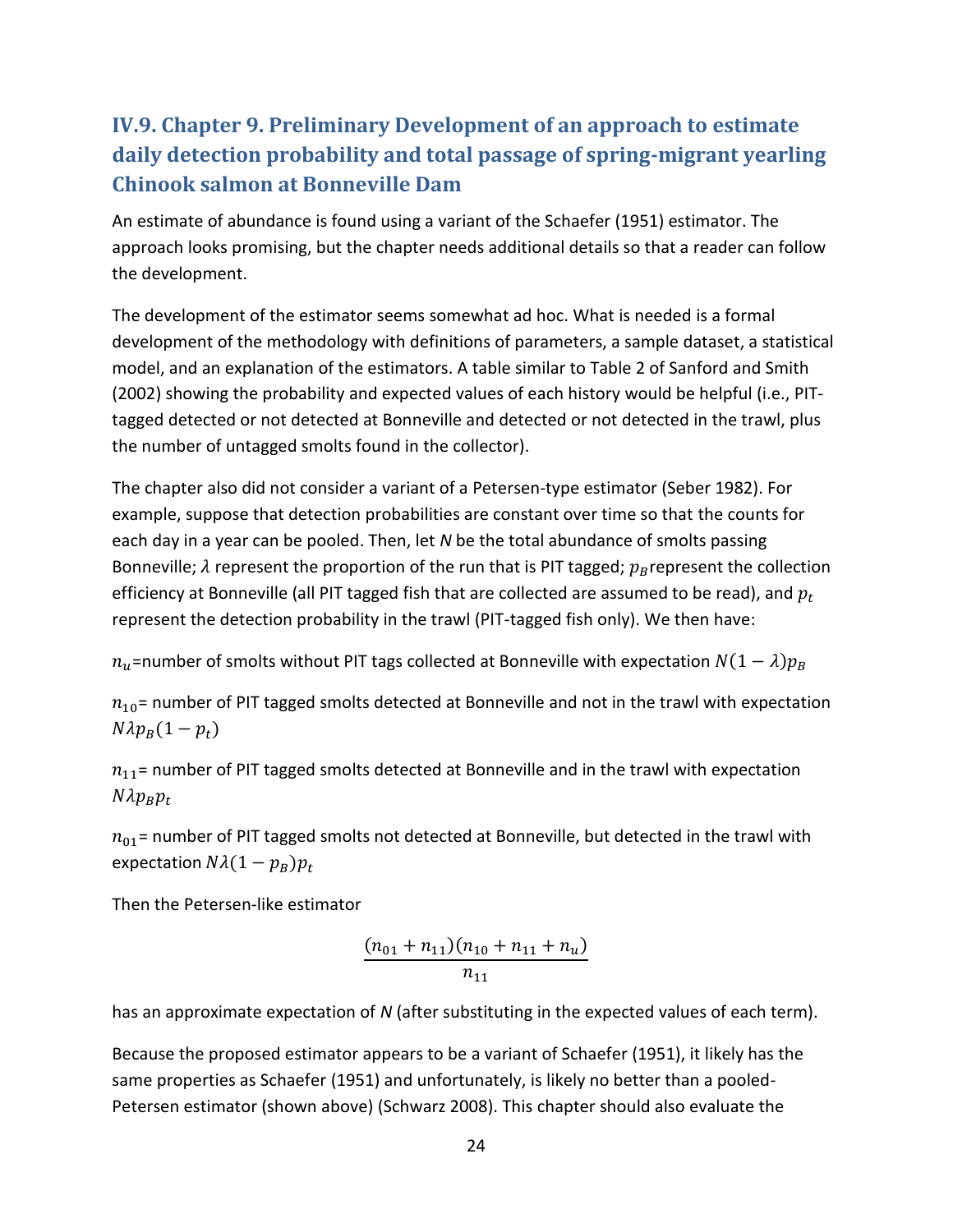performance of a pooled-Petersen estimator for comparison. Results in Figure 9.1 may be a simple artefact of the Schaefer estimator forcing the daily probabilities to be similar.

An alternate estimator is a time stratified Petersen estimator. Methods proposed by Bonner and Schwarz (2011) as implemented in the BTSPAS package in *R* may be applicable by running the estimator in "reverse" (i.e., pretending the smolts swam from the trawl to Bonneville). The investigators should investigate this alternate estimator in this chapter as well.

Finally, the chapter ignored information about detection at Bonneville Dam from fish detected above Bonneville Dam and also detected in the trawl. The statistical model should incorporate information from these additional fish to improve precision of the estimates.

This is a very good first step toward the development of a predictive model to estimate smolt passage at Bonneville Dam. The continued development is encouraged.

#### **Minor comments**

p. 192. The variable set is sufficiently small that an all subsets regression can be used rather than a stepwise procedure.

p. 197. Figure 9.2. "Standard deviation" in the legend should be "standard error"?

p. 199. Figure 9.4. There appears to be overestimation happening for larger predicted values. That is puzzling. It suggests a non-linear model would work better. This may indicate important cofactors are not being modeled

#### **Editorial comment**

p.191. The notation  $U_i$  is a poor choice because it represents observed counts (capital letters in the capture-recapture literature represent population values)

#### **New references**

- Bonner, S. B. and Schwarz, C. J. (2011). Smoothed estimates for time-stratified mark-recapture experiments using Bayesian p-splines. Biometrics 67, 1498-1507
- Schwarz, C.J. & Arnason, A. N. & Kirby, C. (2008). The Siren Song of the Schaefer Estimator no better than a pooled Petersen. Available at https://www.researchgate.net/publication/238733181 The Siren Song of the Schaefer Estimator - no better than a pooled Petersen

Seber. G. A. F. (1982). The estimation of abundance and related parameters. Blackburn: New York.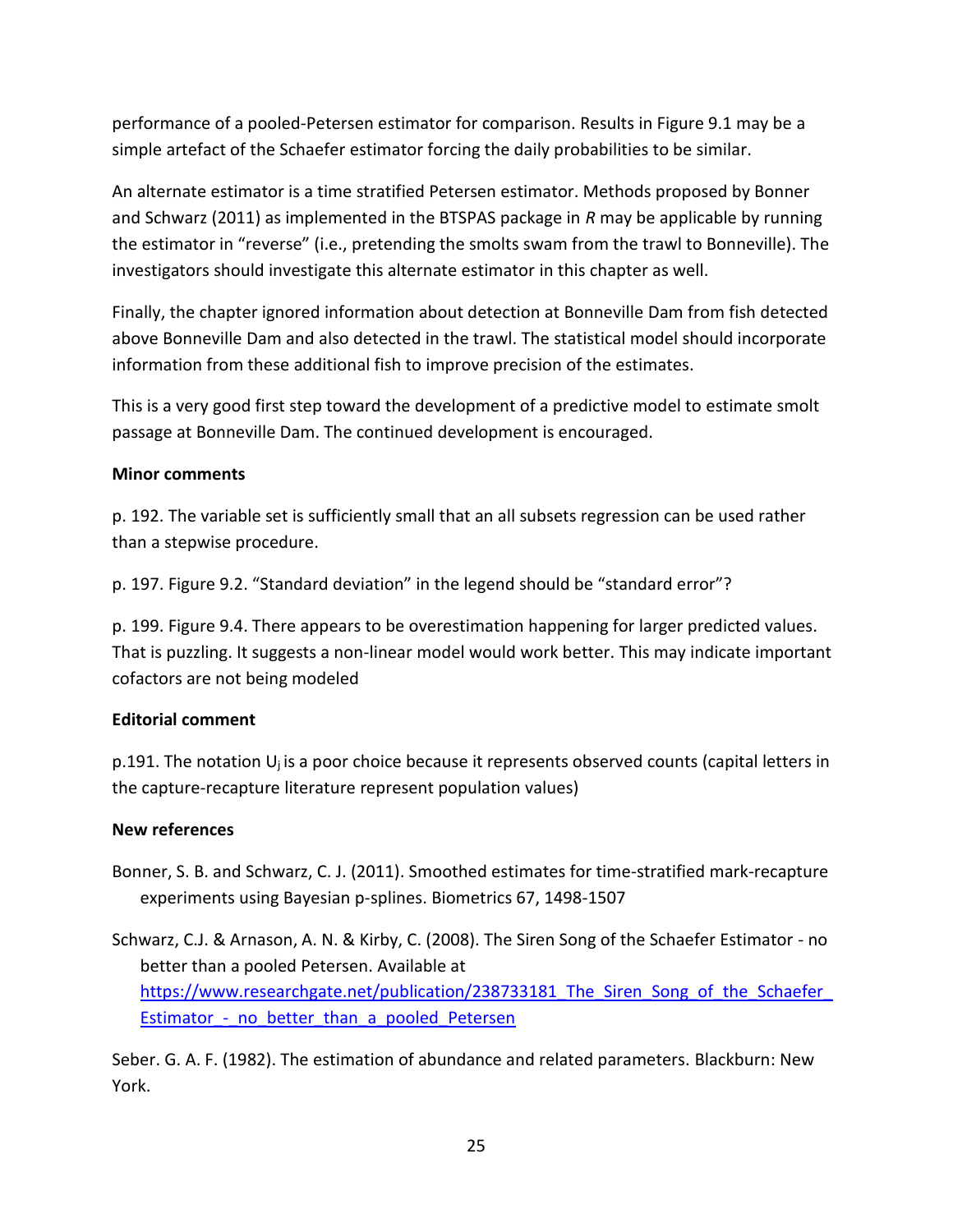## <span id="page-27-0"></span>**IV.10. Appendix A: Survivals (SR), SAR, TIR, and** *D* **for Snake River Hatchery and Wild Spring/Summer Chinook Salmon, Steelhead, and Sockeye**

The ISAB does not have any comments on Appendix A.

## <span id="page-27-1"></span>**IV.11. Appendix G. Snake River Adult Success Rates for Transported and In-river Out-migrants and for the Run as a Whole**

<span id="page-27-2"></span>In Table G.3., steelhead success is lower than Chinook in almost every year. In 7 of the 16 years the difference is 0.100 or more. Might that be because the Chinook estimates do not include 1 salts (jacks) or is there some other factor(s) at play?